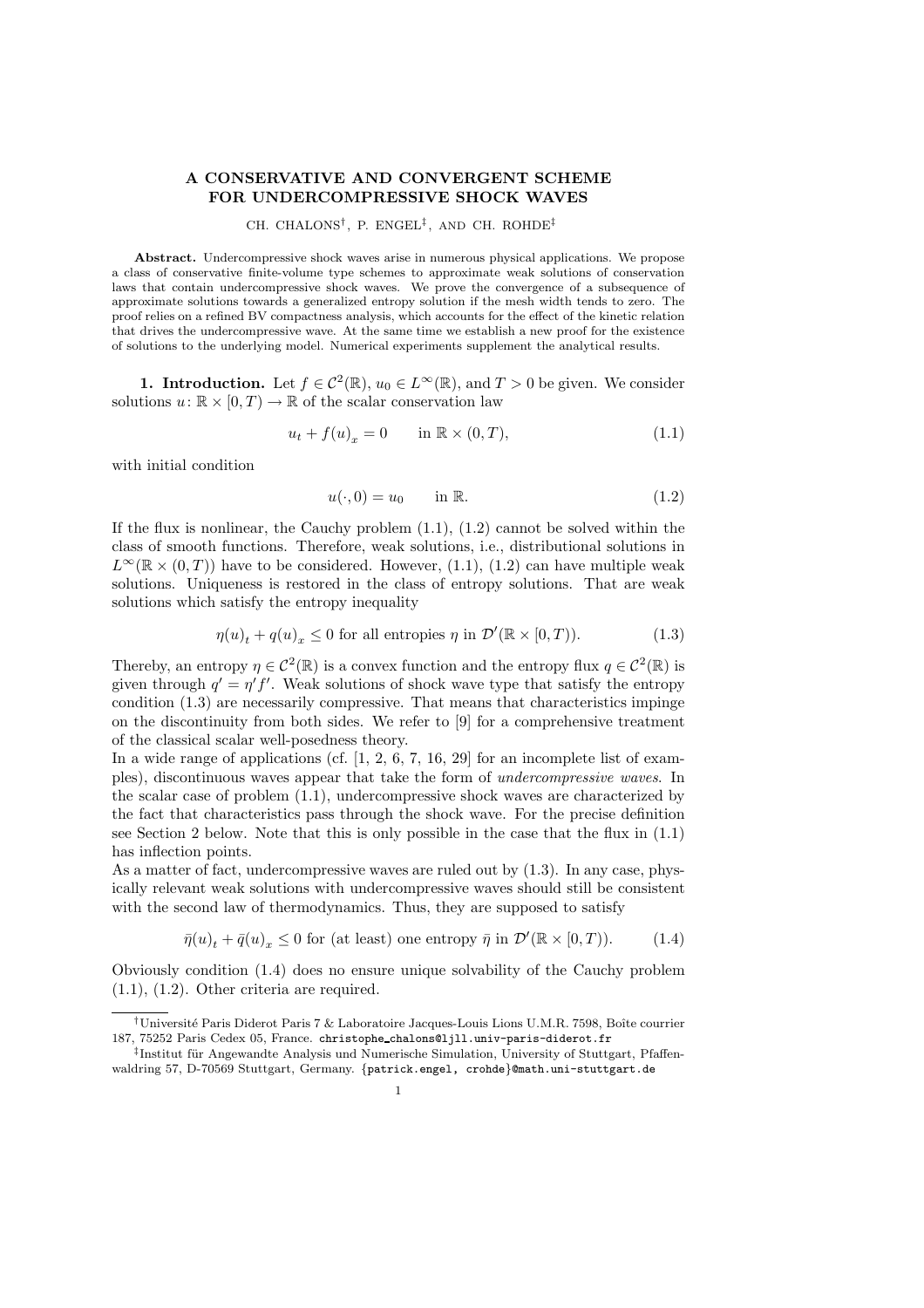An approach to guarantee unique solvability is embedding the first order equation (1.1) into an enlarged model of type

$$
u_t^{\varepsilon} + f(u^{\varepsilon})_x = R[\varepsilon; u^{\varepsilon}] \quad \text{in } \mathbb{R} \times (0, T). \tag{1.5}
$$

Here,  $\varepsilon > 0$  is a small parameter and  $R[\varepsilon;\cdot]$  some operator with  $R[0;\cdot] \equiv 0$ . In the limit  $\varepsilon \to 0$  the sequence of solutions  $\{u^{\varepsilon}\}_{\varepsilon>0}$  to (1.5), (1.2) selects a unique weak solution for (1.1), (1.2) (provided solutions  $u^{\varepsilon}$  exist and converge at all in an appropriate function space). To recover undercompressive waves that satisfy (1.4) in the limit, the operator R has to be chosen such that solutions of  $(1.5)$ ,  $(1.2)$  dissipate the entropy  $\bar{\eta}$ . Examples typically take the form of higher-order differential or integral operators, and can be found in e.g. [2, 8, 12, 26, 29].

Another approach is motivated by the study of configurational forces for phase transformation in solids [1, 28]. This ansatz enforces uniqueness by restrictions on undercompressive shock waves through *kinetic relations* and nucleation criteria. A kinetic relation is an algebraic condition on the traces across an undercompressive shock wave. In view of (1.4) and the application background, kinetic functions are usually chosen to determine exactly the amount of entropy dissipation with respect to  $\bar{n}$ .

For a discussion of both methods and its analytical implications we refer to the book [19].

The numerical approximation of undercompressive waves is a nontrivial issue. On the one hand the exact solutions are neither monotone nor total-variation diminishing [19]. As a consequence, the highly successful finite volume schemes with these properties are ruled out from the beginning. On the other hand, one of the selection mechanisms outlined above has to be accounted for on the discrete level.

Following the idea of embedding, one discretizes first (1.5) and then identifies the role of  $\varepsilon$  with the spatial mesh parameter. Thus, one obtains a consistent discretization for  $(1.1)$  that mimics the effect of the operator R in  $(1.5)$  if the mesh width vanishes. The schemes from the papers [13, 15, 20, 21, 22] fall into this class. Up to our knowledge, the proof of convergence for these methods is an open issue.

The other class of schemes relies on the kinetic relation directly. The first of such schemes is the Glimm-type ansatz in [18], see also [5]. Deterministic versions that use an extra tracking of the undercompressive waves have been introduced in [4, 14, 23, 24, 30]. The drawback of all these schemes is the fact that the discrete solution does not conserve the integral of the solution. To overcome this problem, conservative finite-volume type methods have been suggested in [3, 25]. These schemes use a special numerical flux close to undercompressive waves (and standard monotone fluxes away from the wave). From the point of view of error analysis these schemes can usually be proven to converge if the initial data corresponds to a single undercompressive wave that satisfies the given kinetic relation.

In this contribution we introduce a new *conservative* method. It imposes the kinetic relation directly, and thus belongs to the second class of schemes described above. We prove the convergence towards a generalized entropy solution. The proof applies to solutions which contain a finite number of undercompressive waves but is not restricted to well-prepared initial data as in many previous works.

Our proof does not only yield the weak solution, but does also identify the location of the phase boundary, the associated entropy dissipation, and its characteristic structure.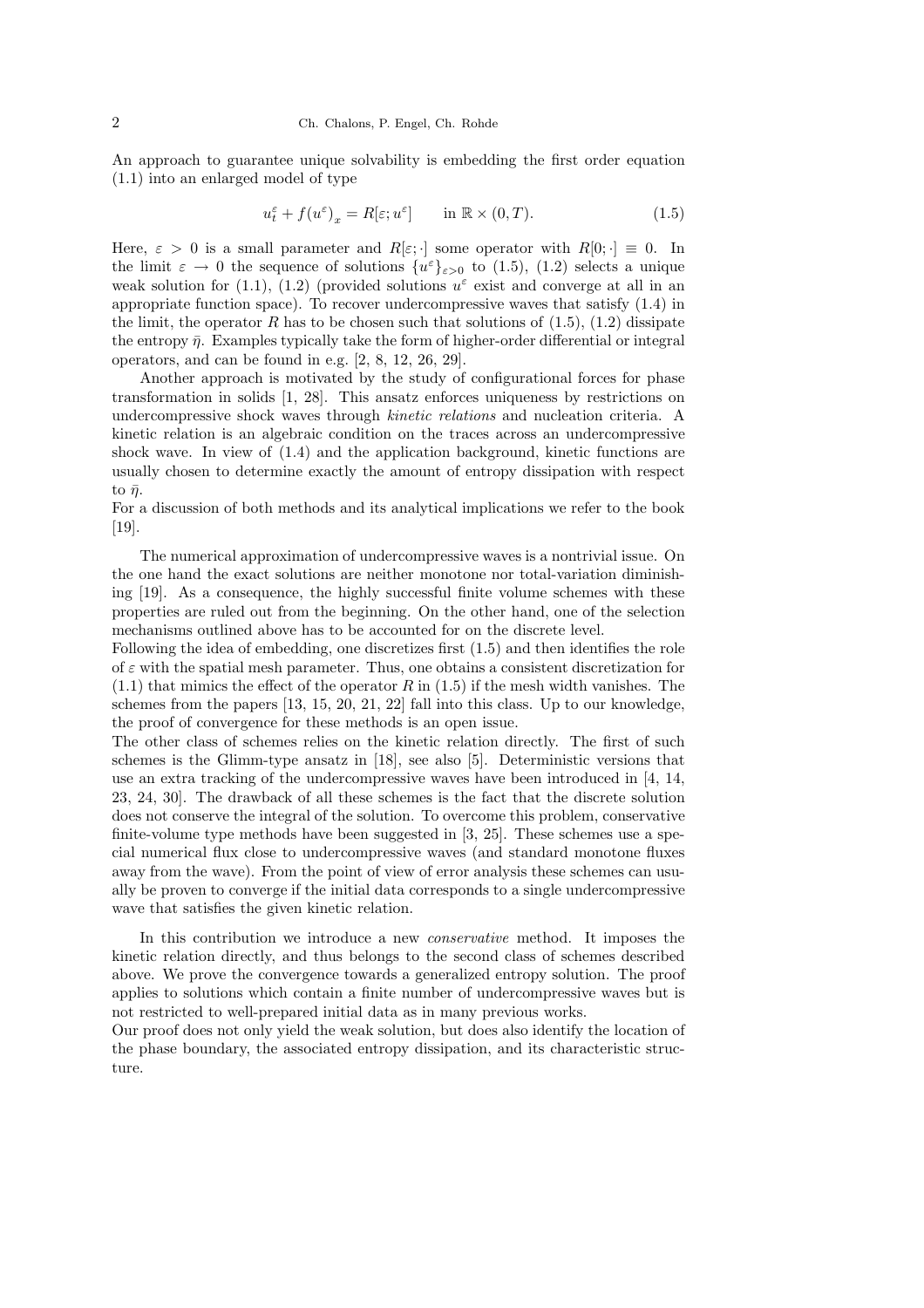In Section 2 we give a rigorous definition of the generalized entropy solutions we are searching for. We introduce the novel method in Section 3. In Section 4 we state the convergence theorem (Theorem 4.4). Section 5 is devoted completely to the proof. The last section contains numerical experiments that illustrate the analytical findings and the future potential of the method.

**2. The Mathematical Model.** We assume that the flux  $f \in C^2(\mathbb{R})$  has a concave-convex shape with inflection point at  $u = 0$ , i.e.,

$$
uf''(u) > 0
$$
 for all  $u \in \mathbb{R} \setminus \{0\}$  and  $f''(0) = 0.$  (2.1)

With this assumption and having in mind the application scenario of phase transformations we define two phases by

$$
\mathcal{Z}_+ = \{u > 0\} \qquad \text{and} \qquad \mathcal{Z}_- = \{u < 0\}.
$$

By a phase boundary we mean a function  $u = u(x, t)$  of shock wave type, i.e.,

$$
u(x,t) = \begin{cases} u_- & \text{: } x - \bar{a}t < 0 \\ u_+ & \text{: } x - \bar{a}t > 0 \end{cases} \qquad \bar{a} = \bar{a}(u_-, u_+) := \frac{f(u_-) - f(u_+)}{u_- - u_+},\tag{2.2}
$$

such that either  $u_{\pm} \in \mathcal{Z}_{\pm}$  or  $u_{\pm} \in \mathcal{Z}_{\mp}$  holds. The choice of  $\bar{a}$  guarantees the validity of the Rankine-Hugoniot conditions. Phase boundaries can be of compressive/Laxian type if

$$
f'(u_+) \le \bar{a} \le f'(u_-) \tag{2.3}
$$

holds, or of undercompressive type if either

$$
f'(u_+) < \bar{a}, \bar{a} > f'(u_-) \quad \text{or} \quad f'(u_+) > \bar{a}, \bar{a} < f'(u_-) \tag{2.4}
$$

hold. Note that by (2.3) also the (one-sided) characteristic case is included for the sake of simplicity.

We are in particular interested in weak solutions of (1.1) that contain undercompressive phase boundaries. For the initial data we assume that  $u_0 \in (BV \cap L^1)(\mathbb{R})$ and

$$
xu_0(x) < 0 \tag{2.5}
$$

holds for almost all  $x \in \mathbb{R}$ . The property (2.5) implies that exactly one phase change at  $x = 0$  is prescribed by  $u_0$ .

The extension of the analysis of this paper to initial data with (finitely) many phase boundaries is possible but would lead to a much more heavy notational overhead. In view of phase transformation applications the assumption (2.1) on the flux function appears to be a generic situation [1]. The treatment of the interesting case of flux functions with multiple inflection points and thus problems with multiple phases is out of the scope of this paper.

As the next step, we introduce a generalized notion of entropy solution for weak solutions that contain undercompressive waves. Let us recall that a weak solution of (1.1) is a function  $u \in L^{\infty}(\mathbb{R} \times (0,T))$  such that

$$
\int_{\mathbb{R}\times\mathbb{R}^+} u\psi_t + f(u)\,\psi_x\,\mathrm{d}x\,\mathrm{d}t = -\int_{\mathbb{R}} \psi(x,0)u_0(x)\,\mathrm{d}x\tag{2.6}
$$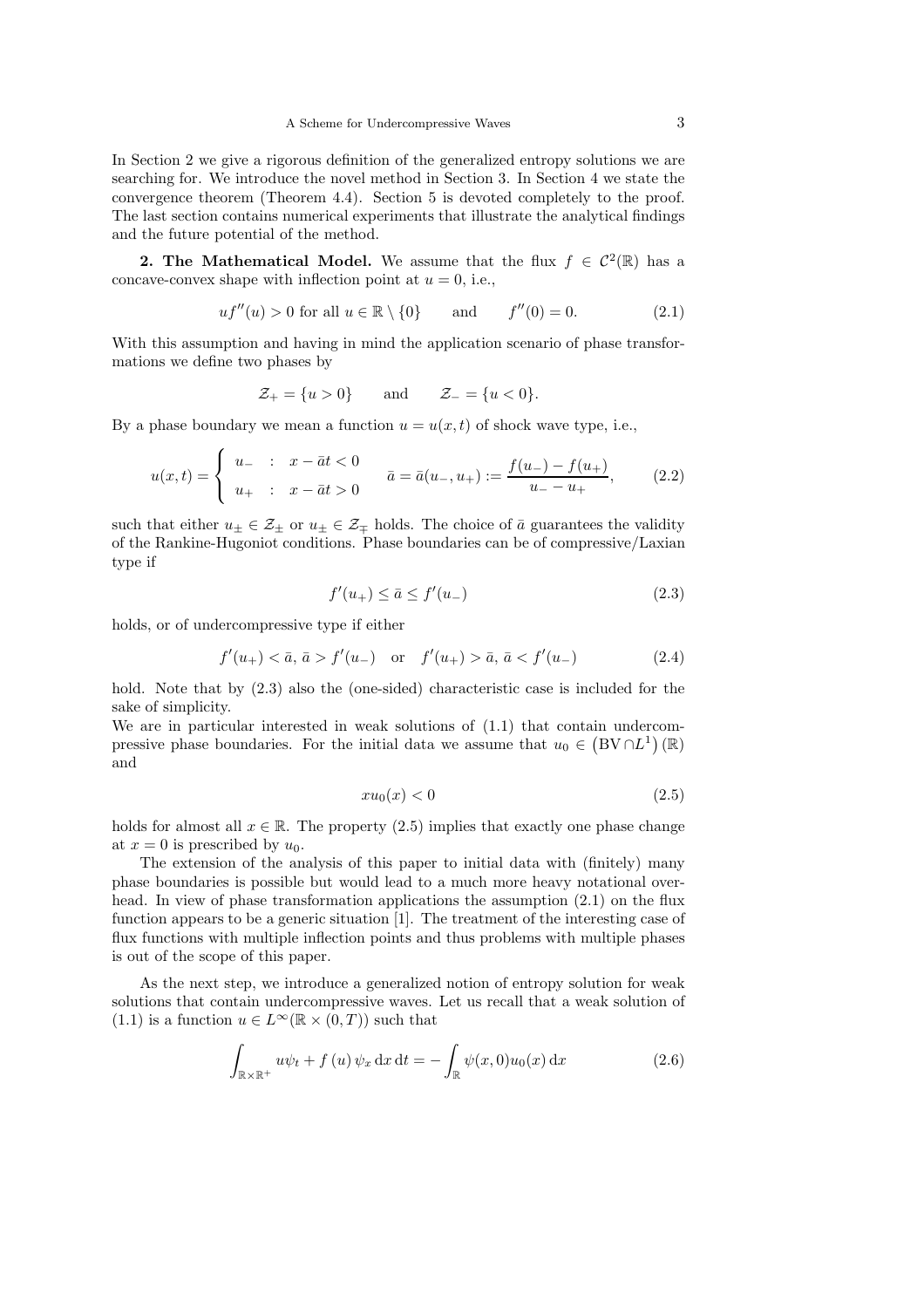holds for all  $\psi \in C_0^1(\mathbb{R} \times [0, T))$ . Rewriting (1.4) leads to

$$
\int_{\mathbb{R}\times\mathbb{R}^+} \bar{\eta}(u)\psi_t + \bar{q}(u)\psi_x \,dx \,dt \ge -\int_{\mathbb{R}} \psi(x,0)\bar{\eta}\left(u_0(x)\right) \,dx \tag{2.7}
$$

for all non-negative functions  $\psi \in C_0^1(\mathbb{R} \times [0, T)).$ 

In recent years several well-posedness theories for weak solutions have been developed that allow for undercompressive waves [19]. We detail here the concept of a kinetic relation.

DEFINITION 2.1 (Kinetic Relation). *A function*  $\varphi: \mathcal{Z}_+ \to \mathcal{Z}_-$  *is called* kinetic relation *if*

$$
\exists L > 0 : |\varphi(u) - \varphi(u')| \le L |u - u'| \quad \forall u, u' \in \mathcal{Z}_+,
$$
\n(2.8a)

$$
\varphi \ \text{is decreasing},\tag{2.8b}
$$

$$
\varphi^{\sharp}(u) \ge \varphi(u) \quad and \quad \varphi(0) = 0 \tag{2.8c}
$$

*hold.* In (2.8c) the function  $\varphi^{\sharp}$ :  $\mathcal{Z}_{+} \to \mathcal{Z}_{-}$  is defined by

$$
\bar{a}\left(u,\varphi^{\sharp}(u)\right) = \bar{a}\left(u,\varphi(u)\right) \qquad \text{and} \qquad \varphi^{\sharp}(u) \neq \varphi(u). \tag{2.9}
$$

*According to* (2.1) *the function*  $\varphi^{\sharp}$  *is well-defined.* 

*A kinetic relation*  $\varphi: \mathcal{Z}_+ \to \mathcal{Z}_-$  *is called* compatible with an entropy  $\bar{\eta} \in C^2(\mathbb{R})$ *if*

$$
\bar{a}(u,\varphi(u))\left(\bar{\eta}(u)-\bar{\eta}(\varphi(u))\right)-\left(\bar{q}(u)-\bar{q}(\varphi(u))\right)\leq 0\tag{2.10}
$$

*holds for all*  $u \in \mathcal{Z}_+$ *, with*  $\bar{a}$  *as in* (2.2). To illustrate the interplay of kinetic relations and the notion of entropy compatibility consider the following example that will also be used later in Section 6.

EXAMPLE 2.2. Let  $f(u) = \frac{1}{3}u^3 + cu$  with  $c \in \mathbb{R}$  and the kinetic relation  $\varphi(u) =$  $-\kappa u$  *with*  $\kappa \in \left[\frac{1}{2}, 1\right]$  *be given. Consider the entropy pairs*  $(\eta, q)$  *given by* 

$$
\eta(u) = \frac{1}{r}u^r \qquad and \qquad q(u) = \frac{1}{r+2}u^{r+2} + \frac{c}{r}u^r, \qquad \frac{r}{2} \in \mathbb{N}.
$$
 (2.11)

*The left-hand side of* (2.10) *is computed as*

$$
\frac{2(r-1)\left(\kappa^{r+2}-1\right)+(r+2)\left(\kappa^{r+1}-\kappa^{r}+\kappa^{2}-\kappa\right)}{3r(r+2)}u^{r+2} \leq 0,
$$

*thus*  $\varphi$  *is compatible with all entropies from* (2.11)*.* 

*In the following we will construct an entropy which is not compatible with*  $\varphi$ *. We choose for*  $k \in \mathbb{R}$  *the Kruzkov entropy*  $\eta(u) = |u - k|$  *with entropy*  $\text{flux } q(u) = \text{sign}(u - k)$  $(k)$   $(f(u) - f(k))$ . Fix  $u \in \mathcal{Z}_+$  and take  $k \in [\varphi(u), u]$ , then  $(2.10)$  is equivalent to

$$
t(k) = \bar{a}(u, \varphi(u)) (u + \varphi(u) - 2k) - (f(u) + f(\varphi(u)) - 2f(k)) \le 0.
$$

*If we maximize*  $t(k)$  *for*  $k \in [\varphi(u), u]$  *we find the maximum at*  $k^* = -\frac{1}{3}\sqrt{3\kappa^2 - 3\kappa + 3u}$ *and*  $t(k^*) > 0$  *for*  $\kappa \in [\frac{1}{2}, 1]$ . In the sequel we search for functions in the space

$$
V := \left\{ v \in C^{0} \left( [0, T]; L^{1}(\mathbb{R}) \right) \middle| v(\cdot, t) \in BV(\mathbb{R}), \forall t \in [0, T] \right\}.
$$
 (2.12)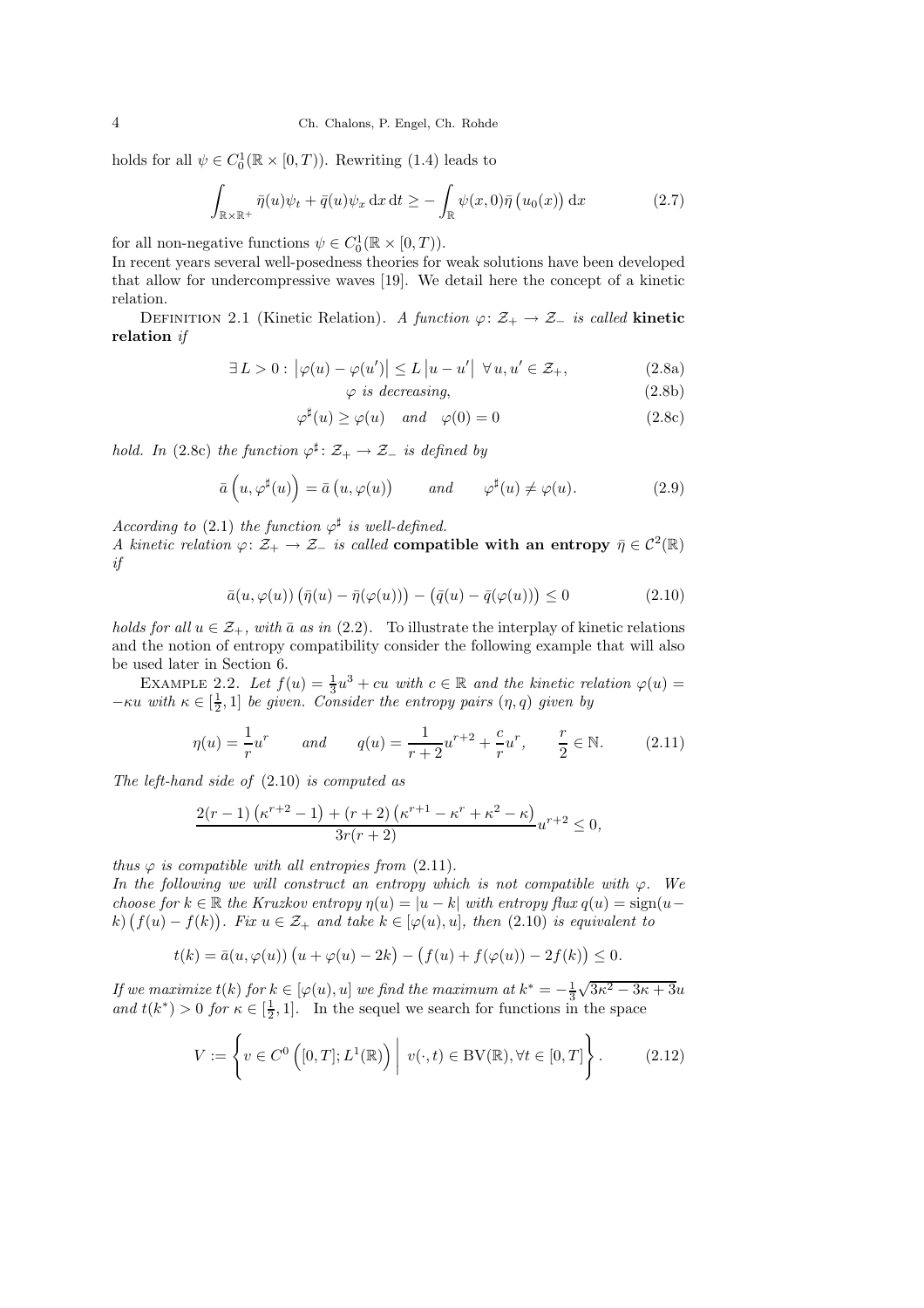We can now present our generalized notion of entropy solutions.

DEFINITION 2.3 ( $(\bar{\eta}, \varphi)$ -solution). Let an entropy  $\bar{\eta} \in C^2(\mathbb{R})$  and a kinetic relation  $\varphi$  *be given such that*  $\varphi$  *is compatible with*  $\bar{\eta}$ *.* 

*A* weak solution  $u \in V$  of  $(1.1)$  together with  $p \in C^0(0,T)$  is called an  $(\bar{\eta}, \varphi)$ -solution *of* (1.1) *if it satisfies the following properties:*

*1. The function u fulfills the entropy condition* (2.7) *for*  $\bar{\eta}$ *.* 

2. p *is differentiable for almost all*  $t \in (0, T)$  *and fulfills there* 

$$
p_t(t) = \bar{a} \left( u_-(t), u_+(t) \right). \tag{2.13}
$$

*3. For almost all*  $t \in (0, T)$  *we have* 

$$
u_+(t) = \varphi(u_-(t))
$$
 or  $u_+(t) \ge \varphi^{\sharp}(u_-(t)).$  (2.14)

*In* (2.13) *and* (2.14) *the function*  $u_{\pm}$ : [0, *T*]  $\rightarrow \mathbb{R}$  *is defined by* 

$$
u_{\pm}(t) := \lim_{\varepsilon \to 0} u(p(t) \pm \varepsilon, t). \tag{2.15}
$$

REMARK 2.4.

- *(i) Our notion of solution should be understood as a free-boundary formulation for phase boundaries. The function* p *tracks the position of the phase boundary.*
- *(ii) Undercompressive waves cannot satisfy* (2.7) *for all entropies. Nevertheless in applications with undercompressive waves some physical energy function is naturally dissipated. In fact kinetic relations occur in applications as dissipation rates for the (negative of the) physical entropy. This motivates the definition of entropy compatible kinetic relations and the first condition in Definition 2.3.*
- *(iii) We recall that phase boundaries can be either Laxian or undercompressive waves. As we will see later in Example 6.4 a phase boundary can change its type which has to be reflected in the formulation of the weak solution: the first condition in* (2.14) *identifies the discontinuity across* p *as an undercompressive case, the second one as Laxian wave (see [19]).*
- *(iv) The limits in* (2.15) *are well-defined, since*  $u(\cdot,t) \in BV(\mathbb{R})$  *for all*  $t \in [0,T]$ *.*
- *(v)* In view of assumption (2.5) we will have  $u_-(t) \in \mathcal{Z}_+$  in (2.14). In the general *case the inequality in* (2.14) *should be written as*

$$
u_-(t)u_+(t) \ge u_-(t)\varphi^{\sharp}(u_-(t)).
$$

We believe that the notion of weak solution from Definition 2.3 can be used to prove the well-posedness of the initial value problem (1.1). Rigorous proofs for existence and uniqueness can be found in [19]. Let us discuss here the Riemann problem for the sake of illustration. Consider for  $u_L > 0$  and  $u_R \in \mathbb{R}$  the Riemann initial data

$$
u_0(x) = \begin{cases} u_L & \text{for } x < 0, \\ u_R & \text{for } x > 0. \end{cases}
$$
 (2.16)

The cases  $u_R \geq u_L$  and  $u_R \in [0, u_L)$  correspond to one-phase initial data. They are solved by a single rarefaction wave and a single Laxian shock wave, respectively. We concentrate on two-phase initial datum (cf. (2.5)).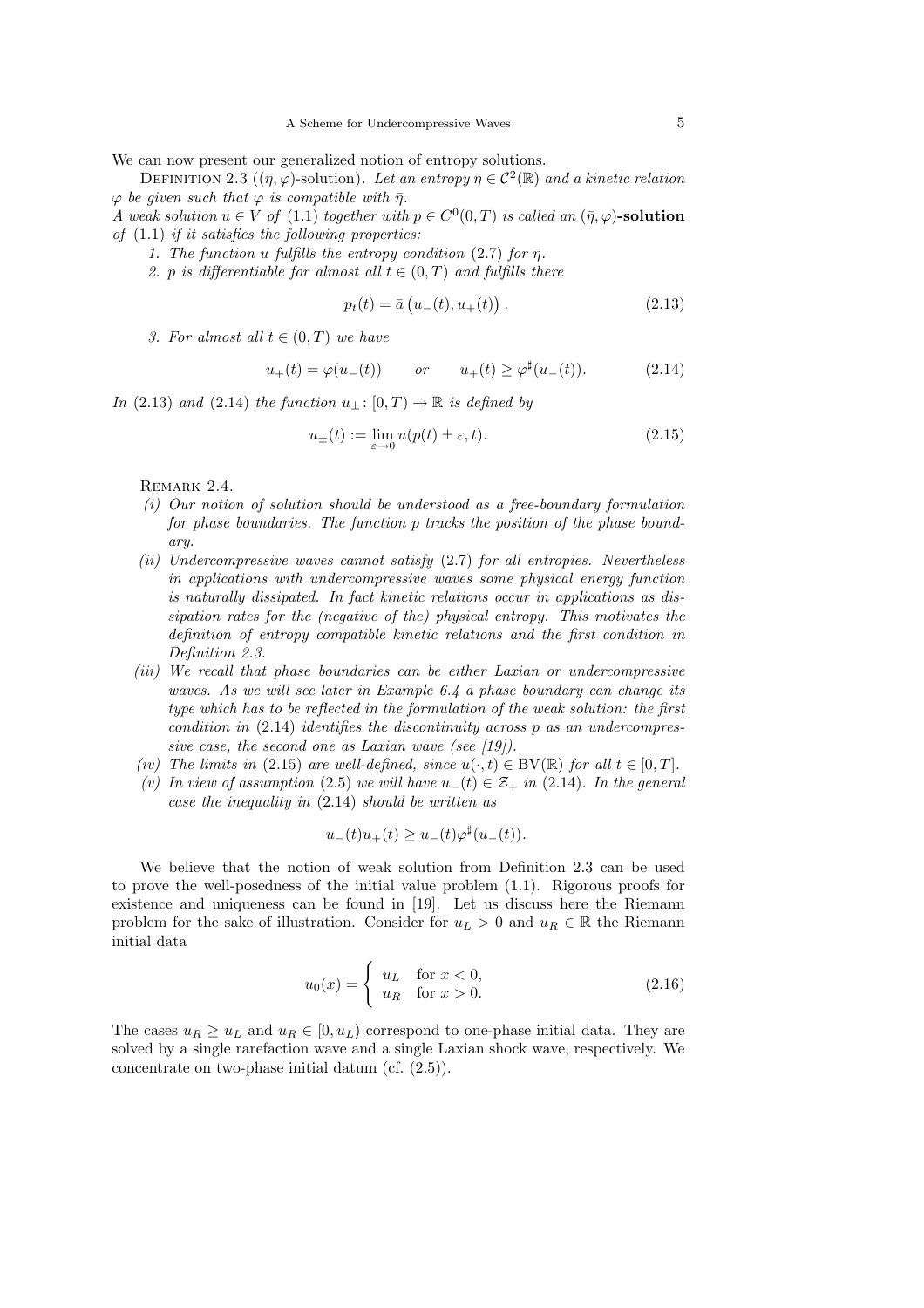Example 2.5. *Recalling the results from [19] we know that solutions of the Riemann problem* (1.1)*,* (2.16) *have the following structure for a given kinetic relation* ϕ: Z<sup>+</sup> → Z−*:*

 $(i)$   $u_R \in [\varphi^\sharp(u_L), 0)$ *: The solution* 

$$
u(x,t) = \begin{cases} u_L & \text{for } \frac{x}{t} \le \bar{a}(u_L, u_R) \\ u_R & \text{for } \bar{a}(u_L, u_R) \le \frac{x}{t} \end{cases}
$$

*is a Laxian wave.*

 $(iii)$   $u_R \in [\varphi(u_L), \varphi^{\sharp}(u_L))$ *: The solution* 

$$
u(x,t) = \begin{cases} u_L & \text{for } \frac{x}{t} \le \bar{a}(u_L, \varphi(u_L)) \\ \varphi(u_L) & \text{for } \bar{a}(u_L, \varphi(u_L)) \le \frac{x}{t} \le \bar{a}(\varphi(u_L), u_R) \\ u_R & \text{for } \bar{a}(\varphi(u_L), u_R) \le \frac{x}{t} \end{cases}
$$

*is an undercompressive phase boundary followed by a shock wave. (iii)*  $u_R < \varphi(u_L)$ *:* The solution

$$
u(x,t) = \begin{cases} u_L & \text{for } \frac{x}{t} \le \bar{a}(u_L, \varphi(u_L)) \\ \varphi(u_L) & \text{for } \bar{a}(u_L, \varphi(u_L)) \le \frac{x}{t} \le f'(\varphi(u_L)) \\ (f'|_{Z-})^{-1}(\frac{x}{t}) & \text{for } f'(\varphi(u_L)) \le \frac{x}{t} \le f'(u_R) \\ u_R & \text{for } f'(u_R) \le \frac{x}{t} \end{cases}
$$

*is an undercompressive phase boundary followed a rarefaction wave.*

*Note that the solution from (ii) is neither monotone nor total variation diminishing. Both properties hold for classical entropy solutions [9]. It is easy to check that the function u in* (*i*), (*ii*), and (*iii*) *is an*  $(\eta, \varphi)$ *-solution for all entropies* (2.11)*.* 

3. The Numerical Method. In this section we propose a numerical method to approximate  $(\bar{\eta}, \varphi)$ -solutions in the sense of Definition 2.3. The approximation of  $(\bar{n}, \varphi)$ -solutions requires a very accurate flux balancing close to the undercompressive waves. In particular the numerical method must detect two-wave structures as in cases (ii) and (iii) in Example 2.5. Standard finite volume schemes fail in these situations. Therefore, the new explicit time-stepping method uses a *background grid* in the regions away from the phase boundary. At the phase boundary we cut the space-time cells into two smaller cells according to its exact position. As this might lead to extremely small cells and corresponding vanishing time steps, the cutted cells are merged with the closest spatial background grid cell in the same phase. Then we use this time-space *calculation grid* to perform an explicit time stepping with exact flux balancing at the interface and standard fluxes away from the phase boundary. Finally, for the new time step, the results are projected to the spatial part of the background grid. The approach is in the spirit of moving mesh methods [27]. We give some illustration in Figure 3.1. The background grid is plotted with dotted lines, the space calculation grid with solid lines. Note that the cell edges of the calculation grid might vary during a single time step.

For the formal presentation of the method in Algorithm 3.1 below, consider a uniform (for the sake of simplicity) background grid on  $\mathbb{R}\times[0,T)$  with mesh parameter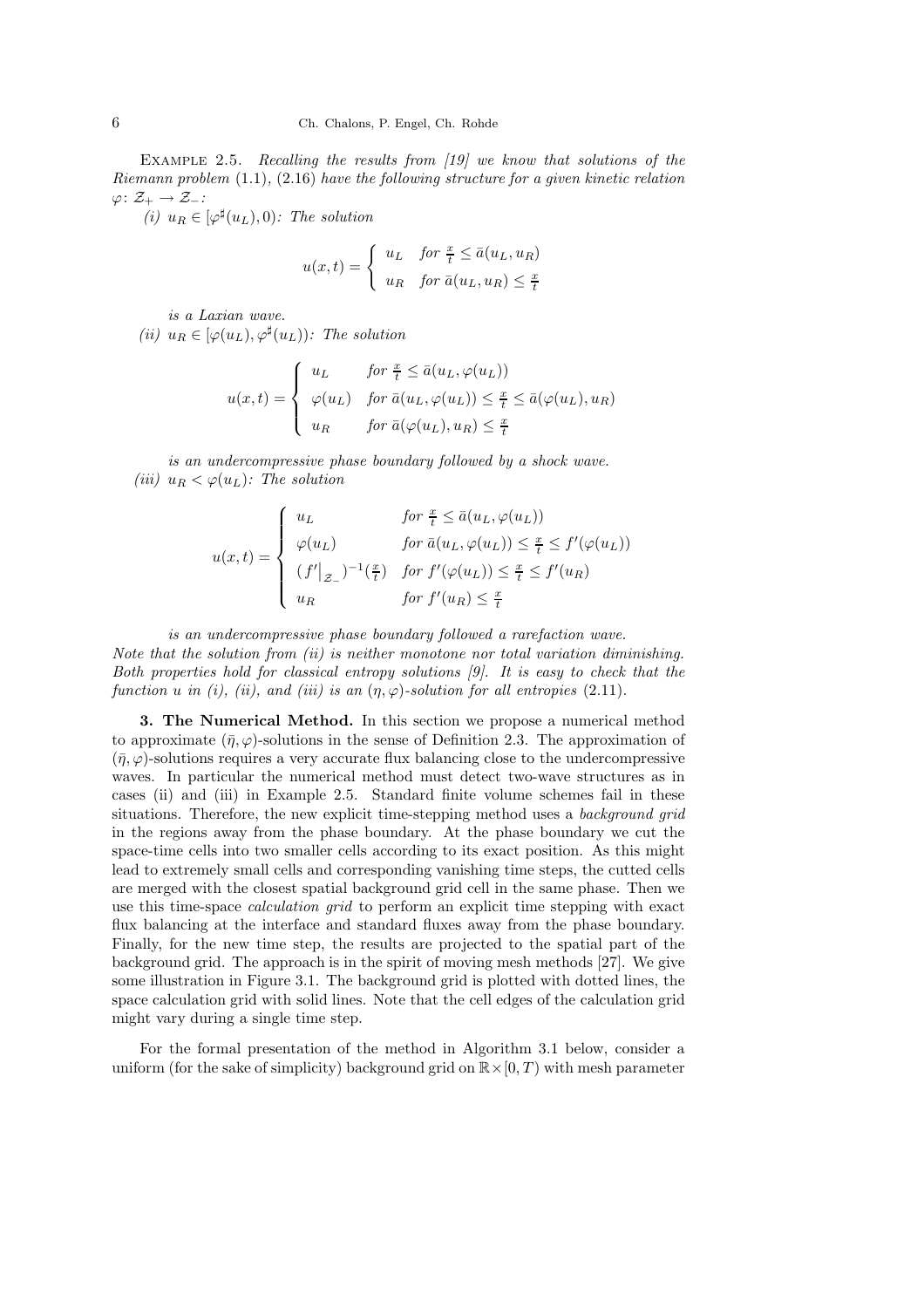

FIG. 3.1. *Background and calculation grid for four different geometric configurations*  $(1)$  to  $(4)$ *. A possible fifth case is described as the mirrored case to*  $\overline{4}$ *.* 

 $h > 0$ . It consists for spatial cells  $I_j := [x_{j-\frac{1}{2}}, x_{j+\frac{1}{2}}]$  of elements  $I_j \times [t^n, t^{n+1})$  with

$$
x_{j+\frac{1}{2}} := \left(j + \frac{1}{2}\right)h \qquad (j \in \mathbb{Z}) \text{ and } 0 = t^0 < t^1 < \dots < t^N := T \text{ for some } N \in \mathbb{N}.
$$

The time steps will be related to the spatial mesh parameter by a CFL-like condition. The spatial grid midpoints are given by  $x_i := jh$ .

The discrete position of the phase boundary at time  $t^n$  is denoted as  $p^n \in \mathbb{R}$ . We represent  $p^n$  uniquely with numbers  $m(n) \in \mathbb{Z}$  and  $\alpha^n \in [0,1)$  by the formula

$$
p^n = \left(m(n) + \alpha^n - \frac{1}{2}\right)h.\tag{3.1}
$$

Thus  $m(n)$  denotes the index of the spatial cell, where the discrete phase boundary is located, i.e.,  $p^n \in I_{m(n)}$ . At  $t=0$  we have  $p^0=0$  and therefore  $m(0)=0$  and  $\alpha^0=\frac{1}{2}$ . Furthermore, we use the following notations: We define  $\Delta m(n) := m(n+1) - m(n)$ and the set  $J(n)$  by

$$
J(n) := \mathbb{Z} \setminus \{m(n) - 1, m(n), m(n) + 1\}.
$$

We write  $\Delta m^+(n) := \max(0, \Delta m(n))$  and  $\Delta m^-(n) := -\min(0, \Delta m(n))$ . Last, we introduce the indices  $m^-(n) = m(n) - \Delta m^-(n)$  and  $m^+(n) = m(n) + \Delta m^+(n)$ .

We define the initial values for  $j \in J(0)$  by integral averages, i.e.,

$$
u_j^0 := \frac{1}{h} \int_{x_{j-\frac{1}{2}}}^{x_{j+\frac{1}{2}}} u_0(x) \, \mathrm{d}x \tag{3.2a}
$$

and  $u_1^0, u_{-1}^0$  by

$$
u_1^0 := \frac{2}{3h} \int_0^{\frac{3}{2}h} u_0(x) dx, \quad u_{-1}^0 := \frac{2}{3h} \int_{-\frac{3}{2}h}^0 u_0(x) dx.
$$
 (3.2b)

Note that  $u_0^0$  is not initialized. Furthermore, we ensure that  $u_j^0 \in \mathcal{Z}_\pm \Leftrightarrow j \in \mathbb{Z}_\mp$ .

Let  $F: \mathbb{R}^2 \to \mathbb{R}$  be a numerical flux, i.e.,  $F(u, u) = f(u)$  for  $u \in \mathbb{R}$ . Finally we select an entropy  $\bar{\eta} \in C^2$  and a kinetic relation  $\varphi: \mathcal{Z}_+ \to \mathcal{Z}_-$  which is compatible with  $\bar{\eta}$ .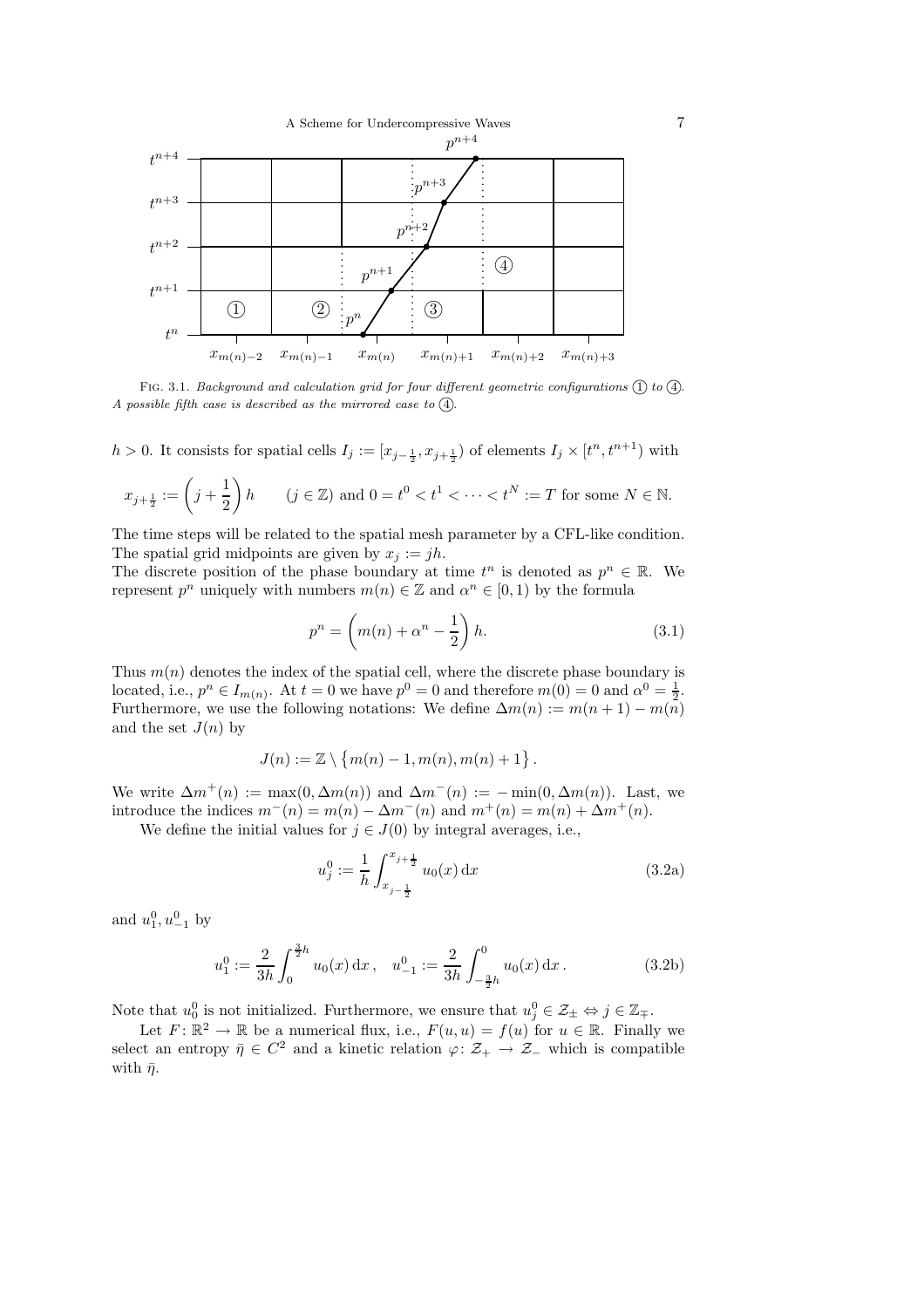ALGORITHM 3.1. Let  $\{u_j^n\}_j$  and  $p^n$  be given for  $n \in \mathbb{N}_0$ . j

- *Then*  $\{u_j^{n+1}\}_j$  *and*  $p^{n+1}$  *are calculated by the following procedure.* 
	- *1. Consider the*  $(\bar{\eta}, \varphi)$ -solution of (1.1), (1.2), (2.16) with  $u_L = u_{m(n)-1}^n$  and  $u_R = u_{m(n)+1}^n$ . Define the velocity  $s^n$  of the phase boundary by

$$
s^n := \begin{cases} \bar{a}(\varphi(u^n_{m(n)-1}), u^n_{m(n)-1}) & \text{if } u^n_{m(n)+1} < \varphi^\sharp(u^n_{m(n)-1}), \\ \bar{a}(u^n_{m(n)+1}, u^n_{m(n)-1}) & \text{if } u^n_{m(n)+1} \ge \varphi^\sharp(u^n_{m(n)-1}), \end{cases} \tag{3.3}
$$

and the numerical phase boundary flux  $h^n$  by

$$
h^n := f(u^n_{m(n)-1}) - s^n u^n_{m(n)-1}.
$$
\n(3.4)

*2. Define the time step* ∆t *through*

$$
\Delta t := \frac{h}{8\hat{C}}.\tag{3.5}
$$

*For the definition of the constant*  $\hat{C} > 0$  *see Assumption 4.2 below. 3. Calculate*  $m(n+1) \in \mathbb{Z}$  *and*  $\alpha^{n+1} \in [0,1)$  *from*  $\alpha^n$  *and*  $s^n$  *such that* 

$$
m(n+1) + \alpha^{n+1} = m(n) + \alpha^n + \frac{\Delta t}{h} s^n
$$
\n(3.6)

*holds.*

4. Calculate  $\{u_j^{n+1}\}_j$  by the following formulas. For  $j \in J(n) \cap J(n+1)$  *(type* 1❥*in Figure 3.1) we use*

$$
u_j^{n+1} := u_j^n - \frac{\Delta t}{h} \left( f_{j+\frac{1}{2}}^n - f_{j-\frac{1}{2}}^n \right), \qquad f_{j+\frac{1}{2}}^n = F(u_j^n, u_{j+1}^n). \tag{3.7}
$$

*We give the formulas for the other cells for the different cases*  $\Delta m(n) \in$  ${-1, 0, 1}$  *separately: For*  $\Delta m(n) = 0$  *(type* 2) and 3 *in Figure 3.1)* we *have*

$$
u_{m(n+1)-1}^{n+1} := \frac{\left(1+\alpha^{n}\right)u_{m(n)-1}^{n}-\frac{\Delta t}{h}\left(h^{n}-f_{m(n)-\frac{3}{2}}^{n}\right)}{1+\alpha^{n+1}},
$$
  

$$
u_{m(n+1)+1}^{n+1} := \frac{\left(2-\alpha^{n}\right)u_{m(n)+1}^{n}-\frac{\Delta t}{h}\left(f_{m(n)+\frac{3}{2}}^{n}-h^{n}\right)}{2-\alpha^{n+1}}.
$$
\n(3.8)

*For*  $\Delta m(n) = 1$  *(type* 2) and  $\overline{4}$  *in Figure 3.1)* we have

$$
u_{m(n+1)-2}^{n+1} := u_{m(n+1)-1}^{n+1} := \frac{\left(1+\alpha^{n}\right)u_{m(n)-1}^{n} - \frac{\Delta t}{h}\left(h^{n} - f_{m(n)-\frac{3}{2}}^{n}\right)}{2+\alpha^{n+1}},
$$
  
\n
$$
u_{m(n+1)+1}^{n+1} := \frac{\left(2-\alpha^{n}\right)u_{m(n)+1}^{n} + u_{m(n)+2}^{n} - \frac{\Delta t}{h}\left(f_{m(n)+\frac{5}{2}}^{n} - h^{n}\right)}{2-\alpha^{n+1}}.
$$
\n(3.9)

*For*  $\Delta m(n) = -1$  *(type*  $\textcircled{5}$  *and*  $\textcircled{3}$  *in Figure 3.1)* we get

$$
u_{m(n+1)-1}^{n+1} := \frac{\left(1+\alpha^{n}\right)u_{m(n)-1}^{n} + u_{m(n)-2}^{n} - \frac{\Delta t}{h}\left(h^{n} - f_{m(n)-\frac{5}{2}}^{n}\right)}{1+\alpha^{n+1}},
$$
  

$$
u_{m(n+1)+1}^{n+1} := u_{m(n+1)+2}^{n+1} := \frac{\left(2-\alpha^{n}\right)u_{m(n)+1}^{n} - \frac{\Delta t}{h}\left(f_{m(n)+\frac{3}{2}}^{n} - h^{n}\right)}{3-\alpha^{n+1}}.
$$
\n
$$
(3.10)
$$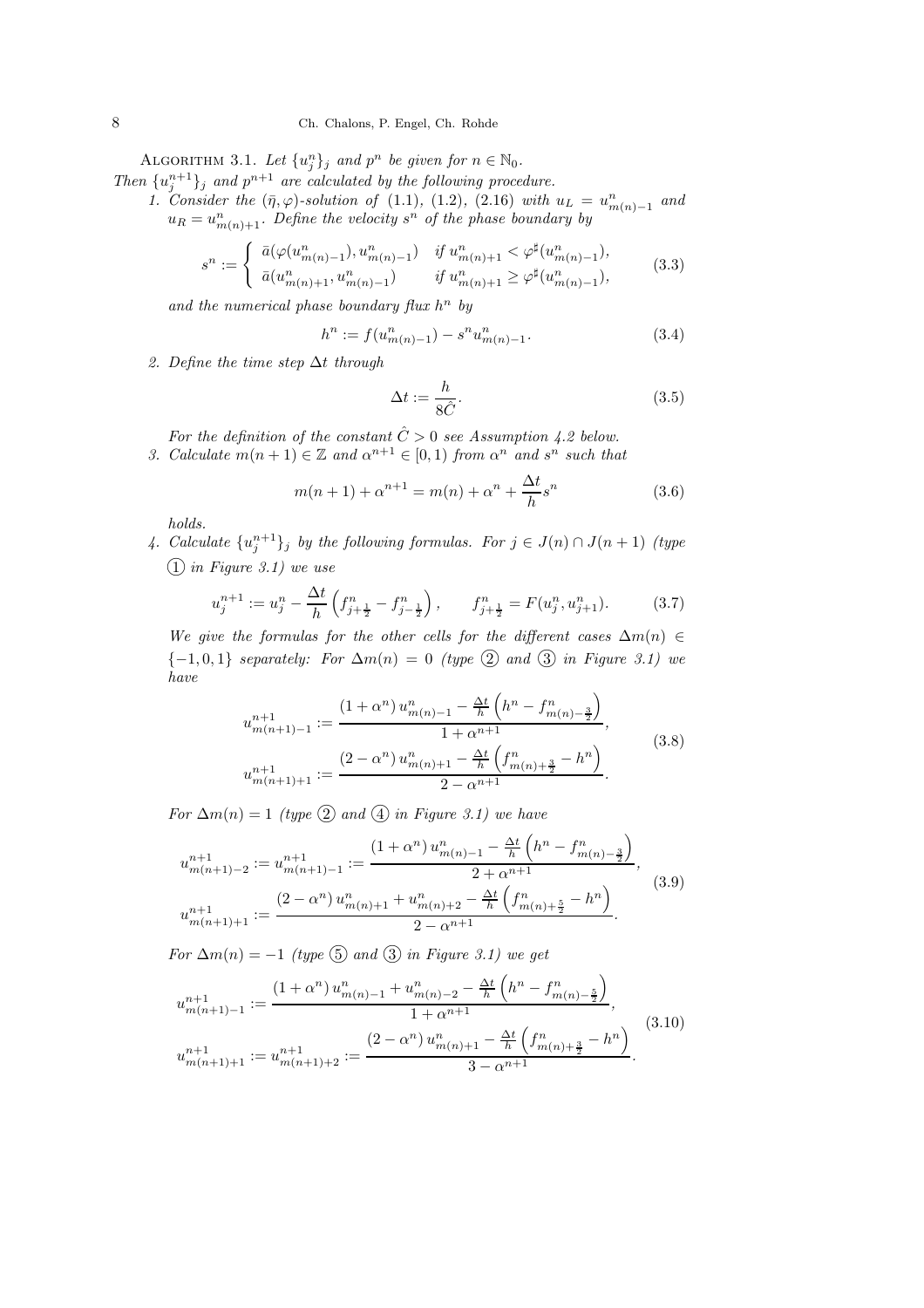The three expressions (3.8), (3.9), and (3.10) can be summarized in the compact form

$$
\begin{aligned}\n u_{m(n+1)-1}^{n+1} \\
 u_{m^-(n)-1}^{n+1} \n \end{aligned}\n \bigg\} := \frac{(1+\alpha^n)u_{m(n)-1}^n + \Delta m^-(n)u_{m(n)-2}^n - \frac{\Delta t}{h} \left( h^n - f_{m^-(n)-\frac{3}{2}}^n \right)}{1 + \Delta m^+(n) + \alpha^{n+1}}
$$
\n(3.11a)

and

$$
\begin{aligned}\n u_{m(n+1)+1}^{n+1} \\
 u_{m^+(n)+1}^{n+1} \n \end{aligned}\n \bigg\} := \frac{(2 - \alpha^n) u_{m(n)+1}^n + \Delta m^+(n) u_{m(n)+2}^n - \frac{\Delta t}{h} \left( f_{m^+(n)+\frac{3}{2}}^n - h^n \right)}{2 + \Delta m^-(n) - \alpha^{n+1}}.
$$
\n(3.11b)

Finally, let us define the approximate  $(\bar{\eta}, \varphi)$ -solution  $u_h : \mathbb{R} \times [0, T] \to \mathbb{R}$  for  $x \in I_j$ and  $t \in [t^n, t^{n+1})$  through

$$
u_h(x,t) = \begin{cases} u_j^n & \text{for } j \in J(n), \\ u_{m(n)-1}^n & \text{for } j \notin J(n) \text{ and } x < p^n + s^n(t - t^n), \\ u_{m(n)+1}^n & \text{for } j \notin J(n) \text{ and } x \ge p^n + s^n(t - t^n). \end{cases}
$$
(3.12)

The symbol  $u_h^n$  denotes  $u_h(\cdot, t^n)$ . As the first simple but striking property of Algorithm 3.1 we get

PROPOSITION 3.2. *Algorithm 3.1 is conservative, i.e., for all*  $n \in \mathbb{N}$ 

$$
\int_{\mathbb{R}} u_h(x, t^n) dx = \int_{\mathbb{R}} u_0(x) dx.
$$

*Proof.* From  $(3.1)$ ,  $(3.6)$ ,  $(3.7)$ ,  $(3.11)$ , and  $(3.12)$  we get

$$
\int_{\mathbb{R}} u_h(x, t^{n+1}) dx
$$
\n
$$
= h \left( \sum_{j \in J(n+1)} u_j^{n+1} + \left( 1 + \alpha^{n+1} \right) u_{m(n+1)-1}^{n+1} + \left( 2 - \alpha^{n+1} \right) u_{m(n+1)+1}^{n+1} \right)
$$
\n
$$
= h \left( \sum_{j \in J(n) \cap J(n+1)} u_j^{n+1} + \left( 1 + \Delta m^+(n) + \alpha^{n+1} \right) u_{m(n+1)-1}^{n+1} + \left( 2 + \Delta m^-(n) - \alpha^{n+1} \right) u_{m(n+1)+1}^{n+1} \right)
$$
\n
$$
+ \left( 2 + \Delta m^-(n) - \alpha^{n+1} \right) u_{m(n+1)+1}^{n+1} \right)
$$
\n
$$
= h \left( \sum_{j \in J(n) \cap J(n+1)} u_j^{n} + \Delta m^-(n) u_{m(n)-2}^{n} + \left( 1 + \alpha^n \right) u_{m(n)-1}^{n} + \left( 2 - \alpha^n \right) u_{m(n)+1}^{n} + \Delta m^+(n) u_{m(n)+2}^{n} \right)
$$
\n
$$
= h \left( \sum_{j \in J(n)} u_j^{n} + \left( 1 + \alpha^n \right) u_{m(n)-1}^{n} + \left( 2 - \alpha^n \right) u_{m(n)+1}^{n} \right)
$$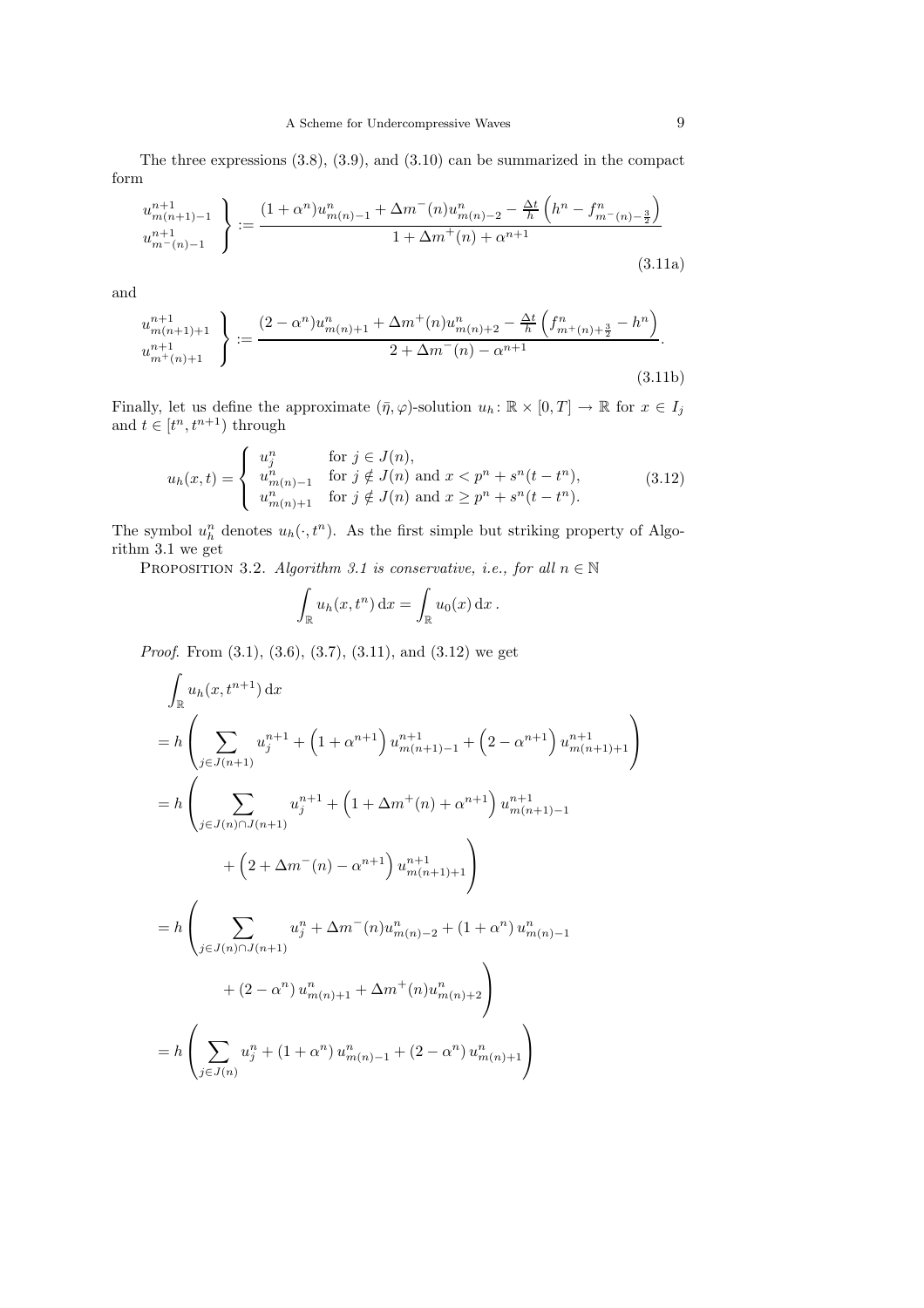$$
= \int_{\mathbb{R}} u_h(x, t^n) \, \mathrm{d}x \,,
$$

which implies the statement by induction.  $\Box$ 

REMARK 3.3. *Thanks to the time step restriction* (3.5) *we have*  $\Delta m(n) \in$  ${-1, 0, 1}$ *. Therefore,*  $\Delta m^+(n)$ ,  $\Delta m^-(n) \in \{0, 1\}$ *. We interpret*  $\Delta m^+(n)$   $(\Delta m^-(n))$ *as a trigger telling whether the phase boundary moves one cell to the right (left) or not. Thus the following equalities hold:*

$$
\Delta m^+(n)u_{m(n)+2}^n = \Delta m^+(n)u_{m^+(n)+1}^n,
$$
  

$$
(1 - \Delta m^+(n))u_{m(n)+1}^n = (1 - \Delta m^+(n))u_{m^+(n)+1}^n.
$$

4. The Main Theorem. In this section we state the main result. The proof will be given in the subsequent Section 5. We summarize the assumptions on the model and the scheme.

ASSUMPTION 4.1 (Assumptions on the Model). Let  $f \in C^2(\mathbb{R})$  with (2.1) and  $\overline{\eta} \in C^2(\mathbb{R})$  *be a fixed entropy. Let*  $\varphi \colon \mathcal{Z}_+ \to \mathcal{Z}_-$  *be a kinetic relation in the sense of Definition 2.1 that is compatible with*  $\bar{\eta}$ *. Let*  $u_0 \in (L^1 \cap BV)$  ( $\mathbb{R}$ ) *with* (2.5)*.* 

ASSUMPTION 4.2 (Assumptions on the Scheme). Let  $M := \max(1, L) ||u_0||_{L^{\infty}(\mathbb{R})}$ . Let  $F \in C^1(\mathbb{R}^2, \mathbb{R})$  be a numerical flux consistent with f, which is monotone and *locally Lipschitz-continuous, i.e.,*

$$
F(u, u) = f(u),\tag{4.1a}
$$

$$
F(\cdot, u)
$$
 is increasing,  $F(u, \cdot)$  is decreasing, (4.1b)

$$
|F(u, v) - F(u', v')| \leq \hat{C} (|u - u'| + |v - v'|)
$$
\n(4.1c)

 $for \ all \ u, u', v, v' \in [-M, M]$ . Here  $\hat{C}$  *is the local Lipschitz constant of* F *on the domain*  $[-M, M]^2$ . Let  $Q \in C^1(\mathbb{R}^2, \mathbb{R})$  be a numerical entropy flux function, which is *consistent to*  $\bar{q}$ *, local Lipschitz-continuous, and compatible to*  $F$ *, i.e.,* 

$$
Q(u, u) = \bar{q}(u),\tag{4.2a}
$$

$$
\exists C = C(M) : |F(u, v) - F(u', v')| \le C(M) (|u - u'| + |v - v'|), \tag{4.2b}
$$

$$
\partial_2 Q(u, v) = \overline{\eta}'(v) \partial_2 F(u, v) \tag{4.2c}
$$

*for all*  $u, v, u', v' \in [-M, M]$ *.* 

REMARK 4.3. Let us mention that there are consistent, monotone, and locally *Lipschitz-continuous numerical fluxes that allow the construction of a corresponding numerical entropy flux with* (4.2)*. Examples are provided by the Lax-Friedrichs and the Enquist-Osher flux [17].*

Theorem 4.4 (Convergence and Existence). *Let Assumptions 4.1 and 4.2 be fulfilled. Consider for*  $h > 0$  *the sequence*  $\{u_h\}_{h>0}$  *of approximate solutions given by Algorithm 3.1. Then we have:*

• *There exists a subsequence*  $\{u_{h_n}\}_{n\in\mathbb{N}}$  *of*  $\{u_h\}_{h>0}$  *and*  $u \in V$  *such that* 

$$
\lim_{n\to\infty}||u_{h_n}-u||_{L^1}=0.
$$

• *The limit u is a*  $(\bar{\eta}, \varphi)$ -solution of (1.1) *in the sense of Definition 2.3.*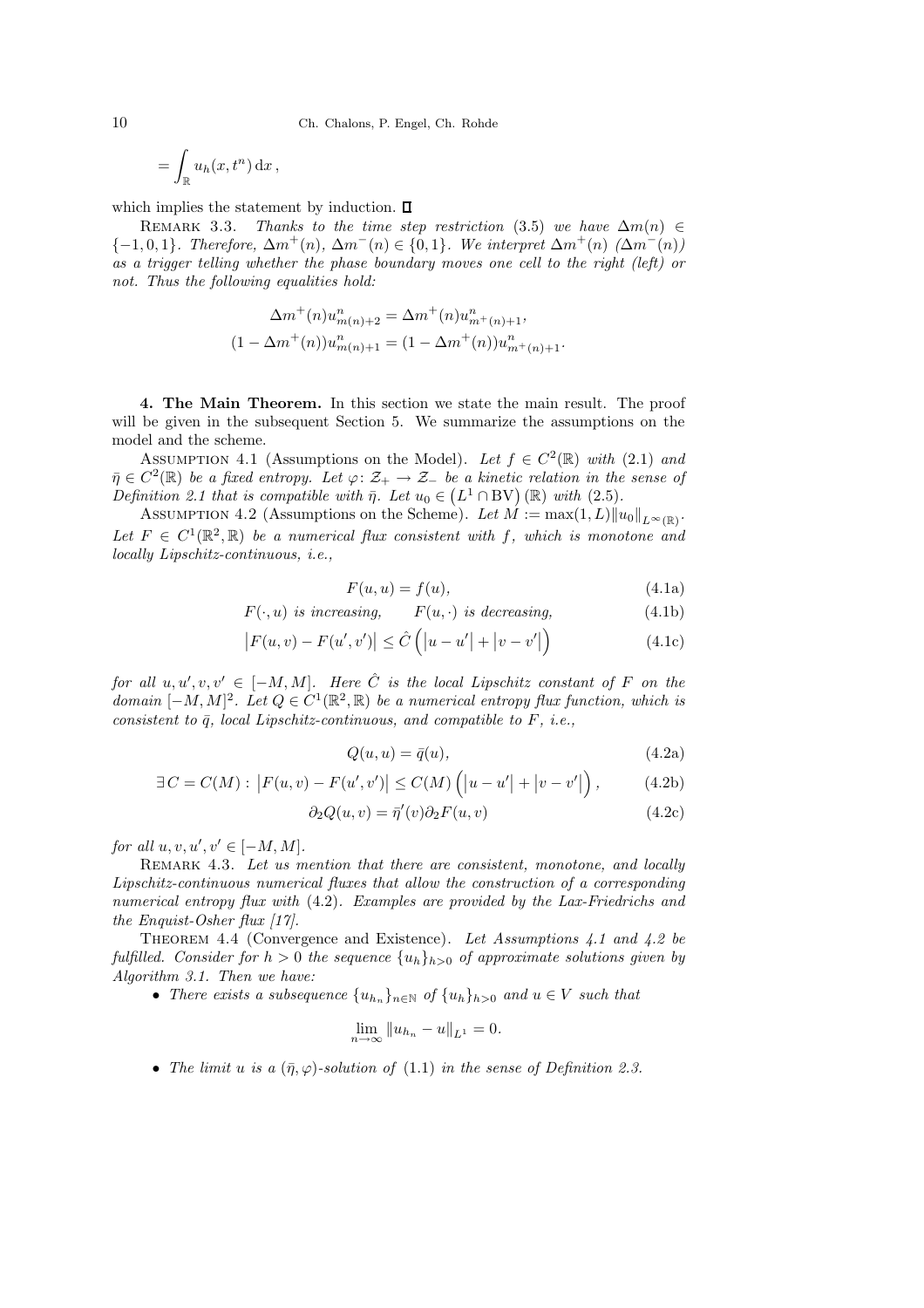If we additionally assume that there exists a unique solution, then the statement is also true for the complete sequence.

*Proof*. The proof is the combination of the Lemmata 5.3, 5.4, and 5.6, Helly's Theorem, Theorem 5.8, and Theorem 5.13 (see below).  $\square$ 

## 5. Proof of Theorem 4.4.

**5.1. Preliminary Note.** LEMMA 5.1 (Properties of  $\alpha^{n+1}$  and  $s^n$ ). *Under the assumptions of Theorem 4.4, we have for*  $n = 0, \ldots, N - 1$  *the inequalities* 

$$
\Delta m(n) = 1 \quad \Longrightarrow \quad \alpha^{n+1} \le \frac{1}{4}, \tag{5.1a}
$$

$$
\Delta m(n) = -1 \quad \Longrightarrow \quad \alpha^{n+1} \ge \frac{3}{4}.\tag{5.1b}
$$

*Furthermore, if*  $u_{m(n)+1}^n < \varphi^{\sharp}(u_{m(n)-1}^n)$ *, then we have for all*  $\xi \in (-\infty, \varphi^{\sharp}(u_{m(n)-1}^n))$ 

$$
f'(\xi) - s^n \ge 0. \tag{5.2}
$$

*Proof.* From (3.5), (3.6), and  $\Delta m(n) = m(n+1) - m(n)$  we get

$$
\alpha^{n+1} = \alpha^n + \frac{\Delta t}{h} s^n - \Delta m(n) \begin{cases} \leq \frac{\Delta t}{h} \hat{C} \leq \frac{1}{4} & \text{for } \Delta m(n) = 1, \\ \geq 1 - \frac{\Delta t}{h} \hat{C} \geq \frac{3}{4} & \text{for } \Delta m(n) = -1. \end{cases}
$$

Note that  $\alpha^n \in [0,1)$  for all  $n \geq 0$ .

The inequality (5.2) follows directly from (2.1).  $\square$ 

In this section we will prove Theorem 4.4 step by step. Note that we will extract several times subsequence of  $\{u_h\}_{h>0}$ . All subsequences are also denoted by  $\{u_h\}_{h>0}$ to avoid an unnecessary notation overload.

5.2. Reformulation of the Scheme in Harten Form. As a first step, we rewrite Algorithm 3.1 in a Harten-like form (see [11]), which enables us to apply BV compactness theory. We get for  $j \in J(n) \cap J(n+1)$  the formula

$$
u_j^{n+1} = u_j^n + \frac{\Delta t}{h} C_{j+\frac{1}{2}}^n \left( u_{j+1}^n - u_j^n \right) - \frac{\Delta t}{h} D_{j-\frac{1}{2}}^n \left( u_j^n - u_{j-1}^n \right) \tag{5.3}
$$

with

$$
C_{j+\frac{1}{2}}^n:=-\frac{F(u_j^n,u_{j+1}^n)-F(u_j^n,u_j^n)}{u_{j+1}^n-u_j^n} \text{ and } D_{j-\frac{1}{2}}^n:=\frac{F(u_j^n,u_j^n)-F(u_{j-1}^n,u_j^n)}{u_j^n-u_{j-1}^n}.
$$

Next, we rewrite the cell values near the phase boundary. With (3.3), (3.4), and (4.1a) we get

$$
u_{m(n+1)-1}^{n+1} = u_{m-(n)-1}^{n+1}
$$
  
=  $u_{m-(n)-1}^{n} - \frac{\Delta t}{h} D_{m-(n)-\frac{3}{2}}^{n} \left( u_{m-(n)-1}^{n} - u_{m-(n)-2}^{n} \right)$  (5.4a)  
+  $\Delta m^{-}(n) S_{-}^{n} \left( u_{m(n)-1}^{n} - u_{m(n)-2}^{n} \right)$ ,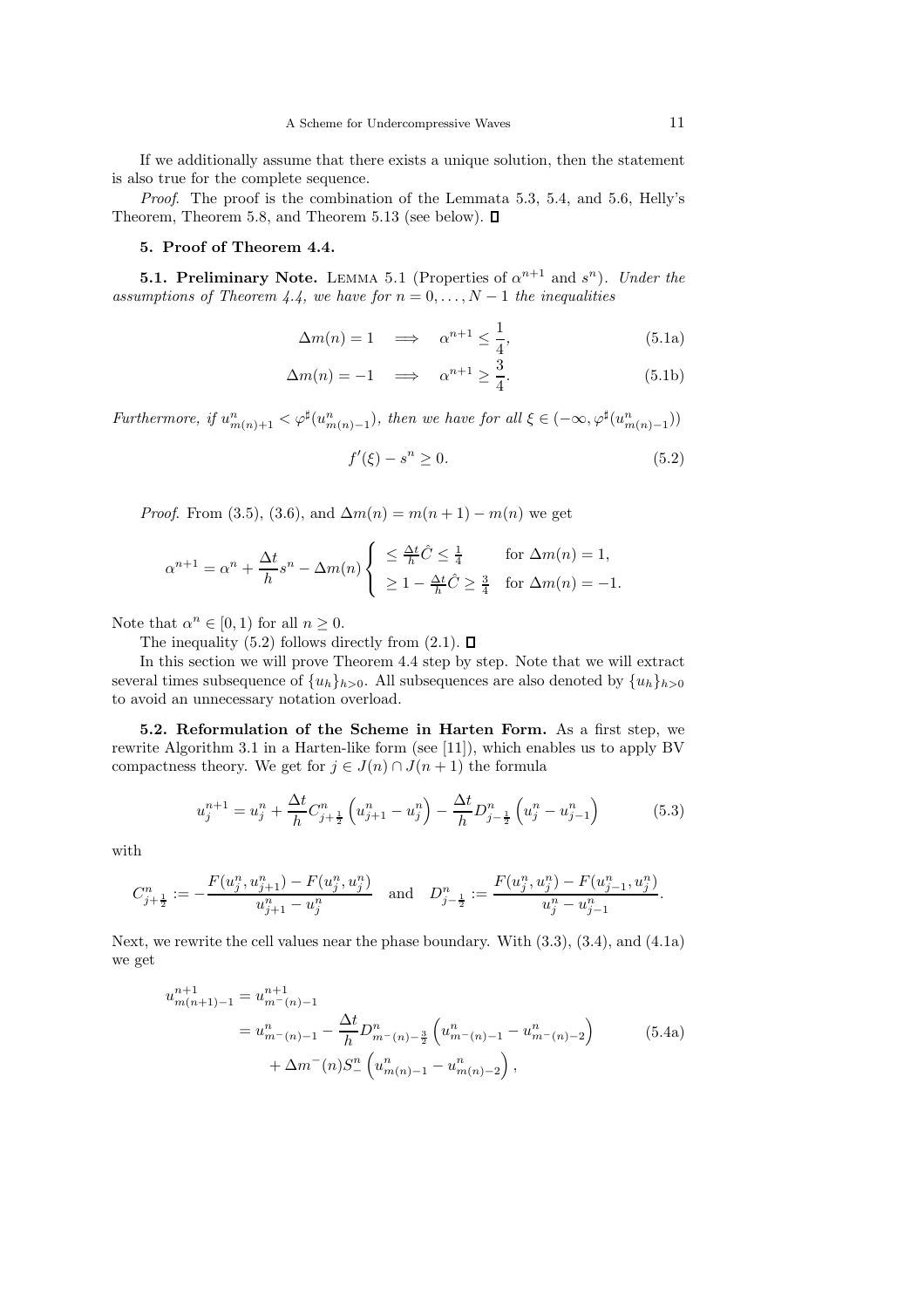12 Ch. Chalons, P. Engel, Ch. Rohde

$$
u_{m(n+1)+1}^{n+1} = u_{m+(n)+1}^{n+1}
$$
  
\n
$$
= u_{m+(n)+1}^{n} + \frac{\Delta t}{h} C_{m+(n)+\frac{3}{2}}^{n} \left( u_{m+(n)+2}^{n} - u_{m+(n)+1}^{n} \right)
$$
  
\n
$$
- \frac{\Delta t}{h} D_{m(n)+\frac{1}{2}}^{n} \left( u_{m(n)+1}^{n} - \varphi(u_{m(n)-1}^{n}) \right)
$$
  
\n
$$
- \Delta m^{+}(n) S_{+}^{n} \left( u_{m(n)+2}^{n} - u_{m(n)+1}^{n} \right)
$$
\n(5.4b)

with

$$
C_{m^{+}(n)+\frac{3}{2}}^{n} := -\frac{1}{2 + \Delta m^{-}(n) - \alpha^{n+1}} \frac{F(u_{m^{+}(n)+1}^{n}, u_{m^{+}(n)+2}^{n}) - F(u_{m^{+}(n)+1}^{n}, u_{m^{+}(n)+1}^{n})}{u_{m^{+}(n)+2}^{n} - u_{m^{+}(n)+1}^{n}},
$$
  
\n
$$
D_{m(n)+\frac{1}{2}}^{n} := \begin{cases} \frac{\bar{a}(u_{m(n)+1}^{n}, \varphi(u_{m(n)-1}^{n})) - s^{n}}{2 + \Delta m^{-}(n) - \alpha^{n+1}} & \text{for } u_{m(n)+1}^{n} < \varphi^{\sharp}(u_{m(n)-1}^{n}), \\ 0 & \text{for } u_{m(n)+1}^{n} \ge \varphi^{\sharp}(u_{m(n)-1}^{n}), \end{cases}
$$
  
\n
$$
D_{m^{-}(n)-\frac{3}{2}}^{n} := \frac{1}{1 + \Delta m^{+}(n) + \alpha^{n+1}} \frac{F(u_{m^{+}(n)-1}^{n}, u_{m^{+}(n)-1}^{n}) - F(u_{m^{+}(n)-2}^{n}, u_{m^{+}(n)-1}^{n})}{u_{m^{+}(n)-1}^{n} - u_{m^{+}(n)-2}^{n}},
$$
  
\n
$$
S_{-}^{n} := 1 - \frac{1}{1 + \alpha^{n+1}} \left(1 + \frac{\Delta t}{h} \bar{a}(u_{m(n)-2}^{n}, u_{m(n)-1}^{n})\right),
$$

and

$$
S_{+}^{n} := 1 - \frac{1}{2 - \alpha^{n+1}} \left( 1 - \frac{\Delta t}{h} \bar{a}(u_{m(n)+1}^{n}, u_{m(n)+2}^{n}) \right).
$$

We use the local Lipschitz-continuity of the numerical flux to bound the generalized Harten coefficients provided we have a uniform  $L^{\infty}$ -bound on the approximate solution. To ease the notation we set  $C_{m(n)-\frac{1}{2}}^n = C_{m(n)+\frac{1}{2}}^n = D_{m(n)-\frac{1}{2}}^n = 0$ .

Lemma 5.2. *Let the assumptions of Theorem 4.4 and*

$$
-M \le u_h(x,t) \le M, \qquad (x,t) \in \mathbb{R} \times [0,T]
$$

*be satisfied. Then we have*

$$
n \in \textit{wave}
$$

$$
\frac{\Delta t}{h}C_{j+\frac{1}{2}}^{n}, \quad \frac{\Delta t}{h}D_{j+\frac{1}{2}}^{n}, \quad \Delta m^{-}(n)S_{-}^{n}, \quad \Delta m^{+}(n)S_{+}^{n} \in \left[0, \frac{1}{2}\right]
$$

*for all*  $h > 0$ *,*  $j \in \mathbb{Z}$ *, and*  $n \in \{0, ..., N\}$ *.* 

*Proof.* By using  $(3.5)$ ,  $(4.1b)$  and  $(4.1c)$  we get the result for all values except  $D_{m(n)+\frac{1}{2}}^n$ . For the exceptional value  $D_{m(n)+\frac{1}{2}}^n$  we make a distinction of cases: The case  $u_{m(n)+1}^n \geq \varphi^{\sharp}(u_{m(n)-1}^n)$  is trivial. In the case  $u_{m(n)+1}^n < \varphi^{\sharp}(u_{m(n)-1}^n)$  we can deduce from (2.1) the positivity of  $D_{m(n)+\frac{1}{2}}^n$ . We get the inequality  $\frac{\Delta t}{h}D_{m(n)+\frac{1}{2}}^n \leq \frac{1}{2}$ , since  $s^n$  and  $\bar{a}(\cdot, \cdot)$  are bounded by  $\hat{C}$  from (4.1c).

5.3. A Uniform  $L^{\infty}$ -Bound for the Approximate Solution. LEMMA 5.3. *Let the assumptions of Theorem 4.4 be fulfilled. Then the following estimate holds for all*  $h > 0$  *and*  $t \in [0, T]$ *:* 

$$
||u_h(\cdot, t)||_{L^{\infty}(\mathbb{R})} \le M := \max(1, L) ||u_0||_{L^{\infty}(\mathbb{R})}.
$$
\n(5.5)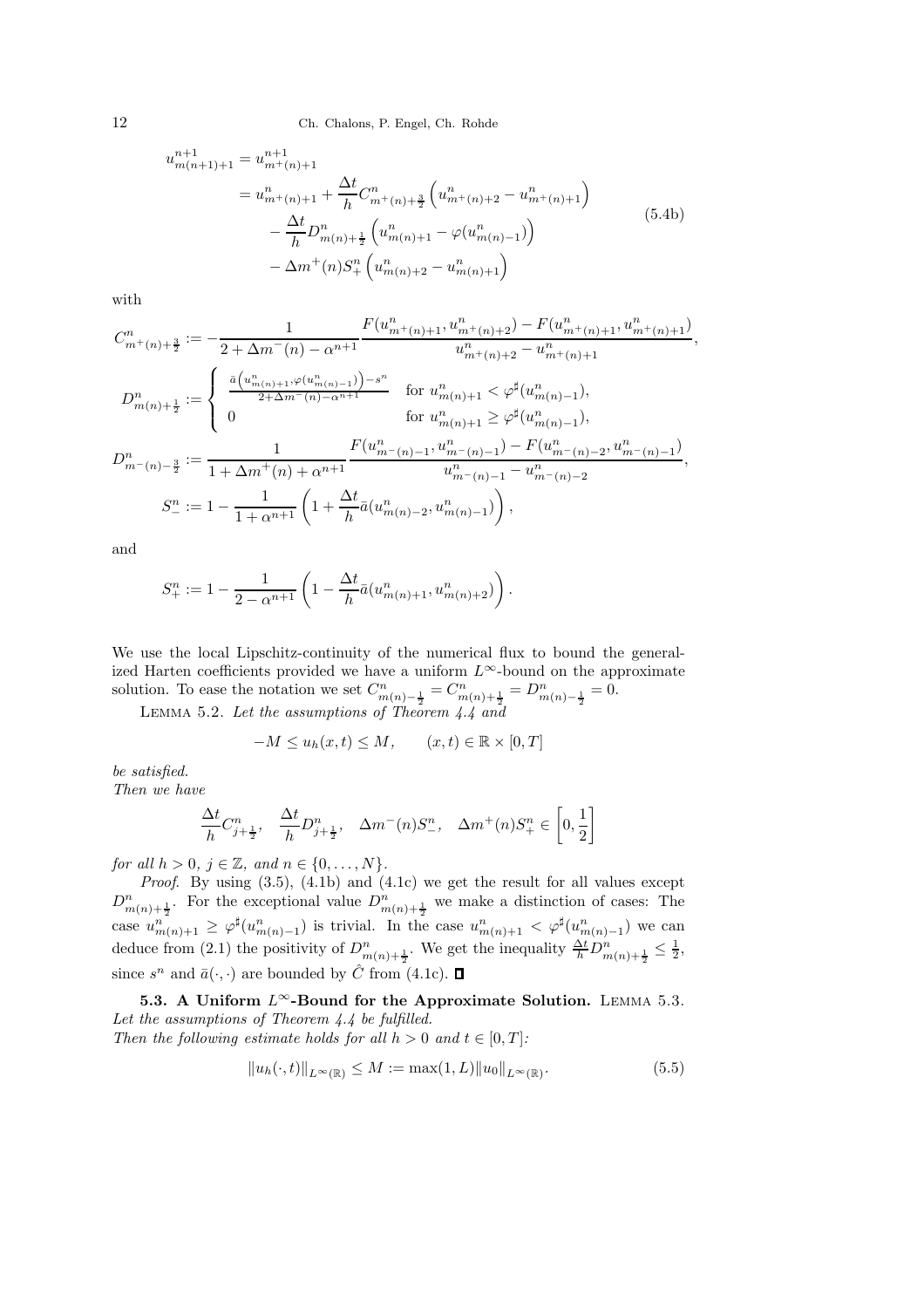*Proof.* In view of (3.2) it is obvious that  $||u_h^0||_{L^{\infty}(\mathbb{R})} \le ||u_0||_{L^{\infty}(\mathbb{R})} \le M$  holds. From (5.3) we get for all  $j \in J(n) \cap J(n+1)$ 

$$
\left| u_j^{n+1} \right| \leq \left( 1 - \frac{\Delta t}{h} C_{j+\frac{1}{2}}^n - \frac{\Delta t}{h} D_{j-\frac{1}{2}}^n \right) \left| u_j^n \right| + \frac{\Delta t}{h} C_{j+\frac{1}{2}}^n \left| u_{j+1}^n \right| + \frac{\Delta t}{h} D_{j-\frac{1}{2}}^n \left| u_{j-1}^n \right|
$$
\n
$$
\leq \max \left\{ \left| u_{j-1}^n \right|, \left| u_j^n \right|, \left| u_{j+1}^n \right| \right\}.
$$
\n(5.6)

With formula (5.4a) and Lemma 5.2 we get also

$$
\begin{split} \left| u_{m(n+1)-1}^{n+1} \right| &= \left| u_{m^-(n)-1}^{n+1} \right| \\ &\le \left( 1 - \frac{\Delta t}{h} D_{m^-(n)-\frac{3}{2}}^n - \Delta m^-(n) S_-^n \right) \left| u_{m^-(n)-1}^n \right| \\ &\quad + \frac{\Delta t}{h} D_{m^-(n)-\frac{3}{2}}^n \left| u_{m^-(n)-2}^n \right| + \Delta m^-(n) S_-^n \left| u_{m(n)-1}^n \right| \\ &\le \max \left\{ \left| u_{m^-(n)-1}^n \right|, \left| u_{m^-(n)-2}^n \right|, \left| u_{m(n)-1}^n \right| \right\}. \end{split} \tag{5.7}
$$

From (5.6) and (5.7) we get by induction

$$
|u_j^n| \le ||u_h^0||_{L^{\infty}(-\infty,p^0)} \le ||u_0||_{L^{\infty}(-\infty,p^0)}
$$
 for all  $j \le m(n)-1$  and  $n \in \{0,\ldots,N\}$ .

We proceed with the cell values right to the phase boundary, i.e.,  $j \geq m(n) + 1$ . With the last formula and (2.8a) we immediately get

$$
\left|\varphi(u_{m(n)-1}^{n})\right| \leq \left|\varphi(0)\right| + L\left|u_{m(n)-1}^{n} - 0\right| \leq L\|u_{0}\|_{L^{\infty}(-\infty,p^{0})}.
$$
\n(5.8)

From (5.4b) and in view of Remark 3.3 we get

$$
\begin{split}\n\left|u_{m(n+1)+1}^{n+1}\right| &= \left|u_{m^+(n)+1}^{n+1}\right| \\
&\leq \left(1 - \frac{\Delta t}{h}C_{m^+(n)+\frac{3}{2}}^n - (1 - \Delta m^+(n))\frac{\Delta t}{h}D_{m(n)+\frac{1}{2}}^n - \Delta m^+(n)S_+^n\right)\left|u_{m^+(n)+1}^n\right| \\
&\quad + \Delta m^+(n)\left(S_+^n - \frac{\Delta t}{h}D_{m(n)+\frac{1}{2}}^n\right)\left|u_{m(n)+1}^n\right| \\
&\quad + \frac{\Delta t}{h}C_{m^+(n)+\frac{3}{2}}^n\left|u_{m^+(n)+2}^n\right| + \frac{\Delta t}{h}D_{m(n)+\frac{1}{2}}^n\left|\varphi(u_{m(n)-1}^n)\right| \\
&\leq \max\left\{\left|u_{m^+(n)+1}^n\right|,\left|u_{m^+(n)+2}^n\right|,\left|u_{m(n)+1}^n\right|,\left|\varphi(u_{m(n)-1}^n)\right|\right\}.\n\end{split}
$$

From this and again (5.6), we obtain by induction

$$
|u_j^n| \le \max(1, L) ||u_0||_{L^{\infty}}
$$
 for all  $j \ge m(n) + 1$  and  $n \in \{0, ..., N\}$ . (5.9)

Combining the results  $(5.8)$  and  $(5.9)$  implies  $(5.5)$ .  $\Box$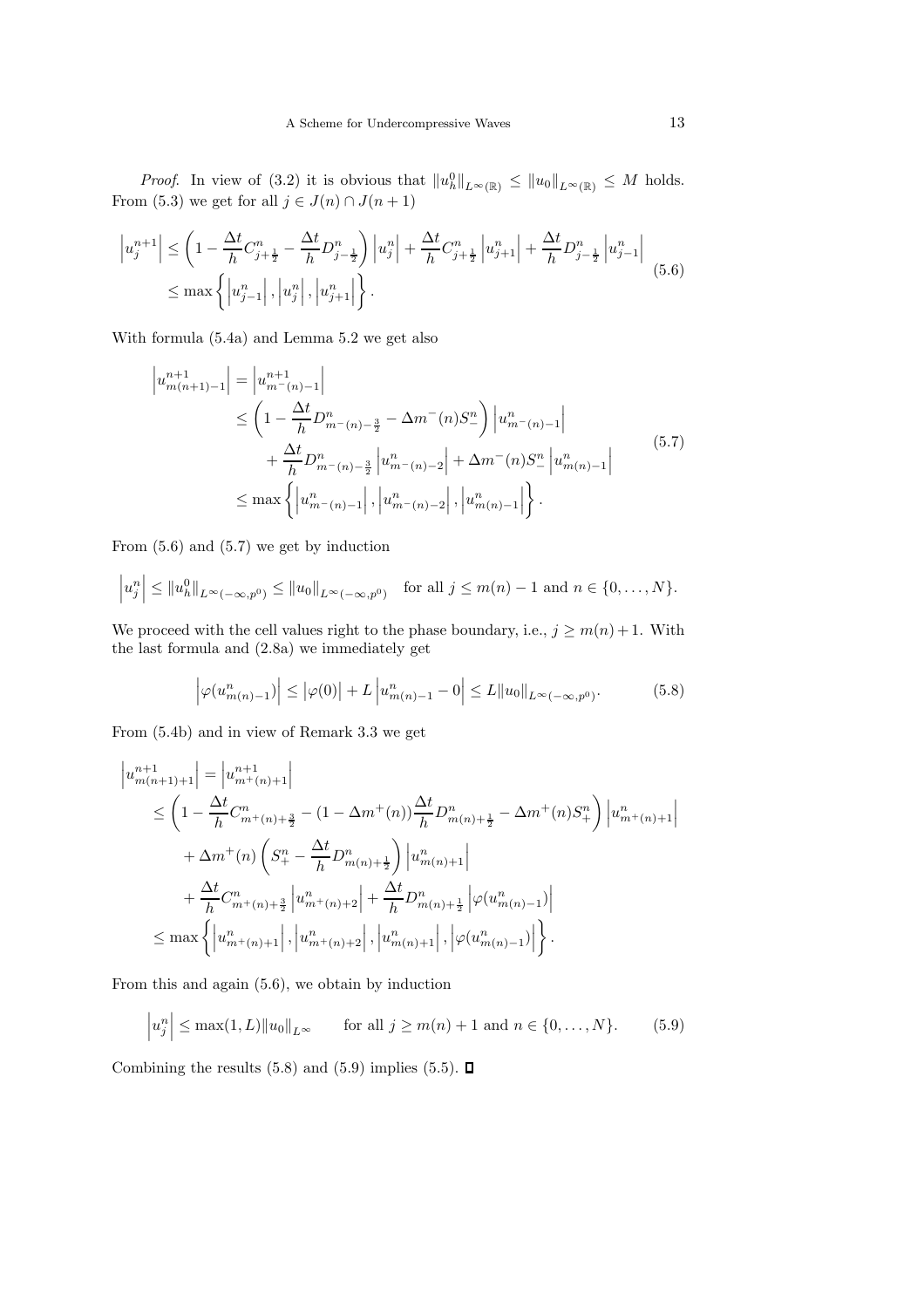5.4. A Uniform Total Variation Bound for the Approximate Solution. We derive a uniform estimate on the total variation (TV) of  $u_h$ . Similarly as in Section 5.3 it is possible to estimate the total variation left to the phase boundary only using values left to it.

Lemma 5.4. *Let the assumptions of Theorem 4.4 be fulfilled. Then the following formula holds for all*  $N \in \{1, ..., N\}$ 

$$
\sum_{j < m(\mathcal{N}) - 1} \left| u_{j+1}^{\mathcal{N}} - u_j^{\mathcal{N}} \right| + \sum_{n=0}^{\mathcal{N}-1} \left| u_{m(n+1)-1}^{n+1} - u_{m(n)-1}^{n} \right| \le \sum_{j < m(0)-1} \left| u_{j+1}^0 - u_j^0 \right|.
$$

*Proof.* Let us first define  $w_{j+\frac{1}{2}}^{n} = |w_{j+1}^{n} - w_{j}^{n}|$ . We get

$$
w_{j+\frac{1}{2}}^{n+1} \leq \left(1 - \frac{\Delta t}{h} D_{j+\frac{1}{2}}^n - \frac{\Delta t}{h} C_{j+\frac{1}{2}}^n\right) w_{j+\frac{1}{2}}^n + \frac{\Delta t}{h} D_{j-\frac{1}{2}}^n w_{j-\frac{1}{2}}^n + \frac{\Delta t}{h} C_{j+\frac{3}{2}}^n w_{j+\frac{3}{2}}^n.
$$

Then we sum over  $j < m(n) - 1$  and get

$$
\sum_{j < m(n+1)-1} w_{j+\frac{1}{2}}^{n+1} = \sum_{j < m^-(n)-1} w_{j+\frac{1}{2}}^{n+1}
$$
\n
$$
\leq \sum_{j < m^-(n)-1} w_{j+\frac{1}{2}}^n - \frac{\Delta t}{h} D_{m^-(n)-\frac{3}{2}}^n w_{m^-(n)-\frac{3}{2}}^n - \frac{\Delta t}{h} \underbrace{C_{m^-(n)-\frac{1}{2}}^n}_{=0} w_{m^-(n)-1}^n
$$
\n
$$
= \sum_{j < m(n)-1} w_{j+\frac{1}{2}}^n - \frac{\Delta t}{h} D_{m^-(n)-\frac{3}{2}}^n w_{m^-(n)-\frac{3}{2}}^n - \Delta m^-(n) w_{m(n)-\frac{3}{2}}^n
$$
\n
$$
\leq \sum_{j < m(n)-1} w_{j+\frac{1}{2}}^n - \left| u_{m(n+1)-1}^{n+1} - u_{m(n)-1}^n \right|.
$$

The last inequality follows directly from (5.4a), since

$$
\left| u_{m(n+1)-1}^{n+1} - u_{m(n)-1}^{n} \right| \leq \frac{\Delta t}{h} D_{m-(n)-\frac{3}{2}}^{n} \left| u_{m-(n)-1}^{n} - u_{m-(n)-2}^{n} \right|
$$
  
 
$$
+ \Delta m^{-}(n) S_{-}^{n} \left| u_{m(n)-1}^{n} - u_{m(n)-2}^{n} \right|
$$
  
 
$$
\leq \frac{\Delta t}{h} D_{m-(n)-\frac{3}{2}}^{n} w_{m-(n)-\frac{3}{2}}^{n} + \Delta m^{-}(n) w_{m(n)-\frac{3}{2}}^{n}
$$

.

Finally, we sum over  $0 \leq n \leq \mathcal{N}-1$  and get the result by rearranging the terms

$$
\sum_{m(N)-1} w_{j+\frac{1}{2}}^{\mathcal{N}} + \sum_{n=0}^{\mathcal{N}-1} \left| u_{m(n+1)-1}^{n+1} - u_{m(n)-1}^{n} \right| \leq \sum_{j
$$

 $\Box$ 

 $\int$ 

Let us now recall the definition of the total variation. For  $v \in L^1(\mathbb{R})$  we define

$$
TV(v) := \lim_{h \to 0} \int_{\mathbb{R}} \frac{1}{h} |v(x+h) - v(x)| dx.
$$

A function v is total variation bounded if  $TV(v) < \infty$ . For a piecewise constant function as  $u_h^n$ , we get

$$
TV(u_h^n) = \sum_{j \notin \{m(n)-1, m(n)\}} \left| u_{j+1}^n - u_j^n \right| + \left| u_{m(n)+1}^n - u_{m(n)-1}^n \right|.
$$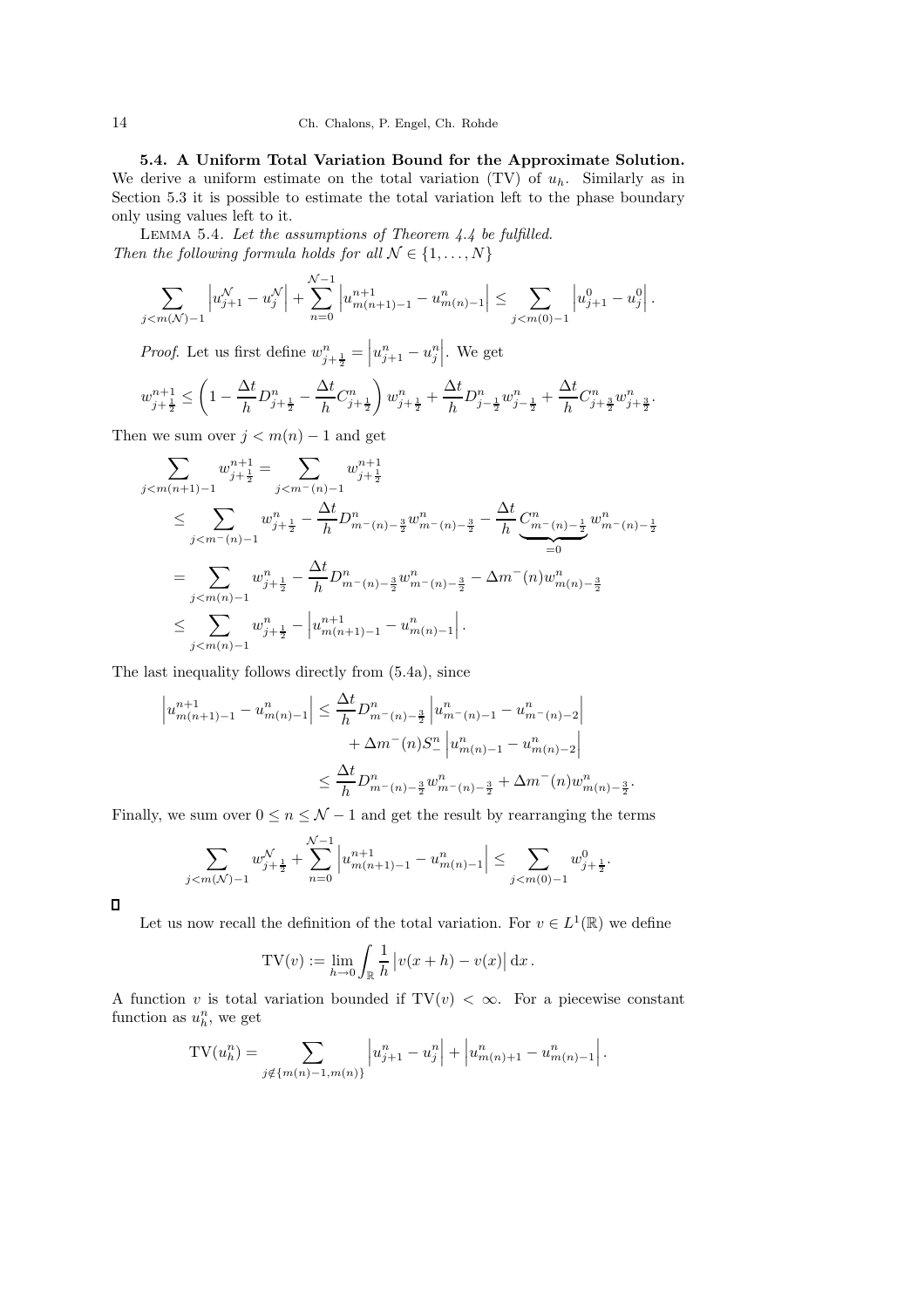We further introduce the operator TV<sup>∗</sup> as

$$
TV^{*}(u_{h}^{n}) := \sum_{j \notin \{m(n)-1, m(n)\}} \left| u_{j+1}^{n} - u_{j}^{n} \right| + \left| u_{m(n)+1}^{n} - \varphi(u_{m(n)-1}^{n}) \right| + \left| \varphi(u_{m(n)-1}^{n}) - u_{m(n)-1}^{n} \right|.
$$

We have the trivial relation

$$
\mathrm{TV}(u_h^n) \leq \mathrm{TV}^*(u_h^n).
$$

However, the advantage of TV<sup>\*</sup> is that the difference  $\text{TV}^*(u_h^{n+1}) - \text{TV}^*(u_h^n)$  can be estimated independently of  $u_{m(n)+1}^n$ , see proof of Lemma 5.5 below. Note that the maximally possible increase in total variation is not realized within one time step but only in the asymptotic regime. That makes it hard to control  $\text{TV}(u_h^n)$  directly.

Lemma 5.5. *Let the assumptions from Theorem 4.4 be fulfilled. Then we have for all*  $h > 0$  *and*  $n \in \{0, \ldots, N\}$ 

$$
TV(u_h^n) \le (1 + 2L) TV^*(u_0).
$$
\n(5.10)

*Here,*  $TV^*(u_0)$  *is given by* 

$$
TV^*(u_0) := TV (u_0) - |u_+ - u_-| + |u_+ - \varphi(u_-)| + |\varphi(u_-) - u_-|, \quad u_{\pm} = u_0(0 \pm).
$$

*Proof*. The following proof exploits again the fact that the scheme can be written in Harten form. For  $n \geq 0$  we have

$$
\begin{split} &\mathrm{TV}^*(u_h^{n+1}) - \mathrm{TV}^*(u_h^n) \\ &= \sum_{j \in \mathbb{Z} \backslash [m^-(n)-1, m^+(n)]} \left( \left| u_{j+1}^{n+1} - u_j^{n+1} \right| - \left| u_{j+1}^{n} - u_j^{n} \right| \right) \\ &+ \left| u_{m(n+1)+1}^{n+1} - \varphi(u_{m(n+1)-1}^{n+1}) \right| - \left| u_{m(n)+1}^{n} - \varphi(u_{m(n)-1}^{n}) \right| - \Delta m^+(n) \left| u_{m(n)+2}^{n} - u_{m(n)+1}^{n} \right| \\ &+ \left| \varphi(u_{m(n+1)-1}^{n+1}) - u_{m(n+1)-1}^{n+1} \right| - \left| \varphi(u_{m(n)-1}^{n}) - u_{m(n)-1}^{n} \right| - \Delta m^-(n) \left| u_{m(n)-1}^{n} - u_{m(n)-2}^{n} \right| \\ &+ \Delta m^+(n) \left| u_{m(n+1)-1}^{n+1} - u_{m(n+1)-2}^{n+1} \right| + \Delta m^-(n) \left| u_{m(n+1)+2}^{n+1} - u_{m(n+1)+1}^{n+1} \right| \\ &=: L_1 + L_2 + L_3 + L_4. \end{split}
$$

For  $L_1$  we get from  $(5.3)$ 

$$
L_1 \leq -\frac{\Delta t}{h} C_{m+(n)+\frac{3}{2}}^n \left| u_{m+(n)+2}^n - u_{m+(n)+1}^n \right| + \frac{\Delta t}{h} D_{m(n)+\frac{1}{2}}^n \left| u_{m(n)+1}^n - \varphi(u_{m(n)-1}^n) \right|
$$
  
+  $\Delta m^+(n) S_+^n \left| u_{m(n)+2}^n - u_{m(n)+1}^n \right|$   
-  $\frac{\Delta t}{h} D_{m-(n)-\frac{3}{2}}^n \left| u_{m-(n)-1}^n - u_{m-(n)-2}^n \right| + \Delta m^-(n) S_-^n \left| u_{m(n)-1}^n - u_{m(n)-2}^n \right|$   
=:  $R_1 + R_2 + R_3.$  (5.11)

For the terms  $L_2$  and  $L_3$  we use the following representation of  $\varphi(u_{m(n+1)-1}^{n+1})$ 

$$
\varphi(u_{m(n+1)-1}^{n+1}) = \varphi(u_{m(n)-1}^n) - T_{\varphi}^n\left(u_{m(n+1)-1}^{n+1} - u_{m(n)-1}^n\right)
$$
(5.12)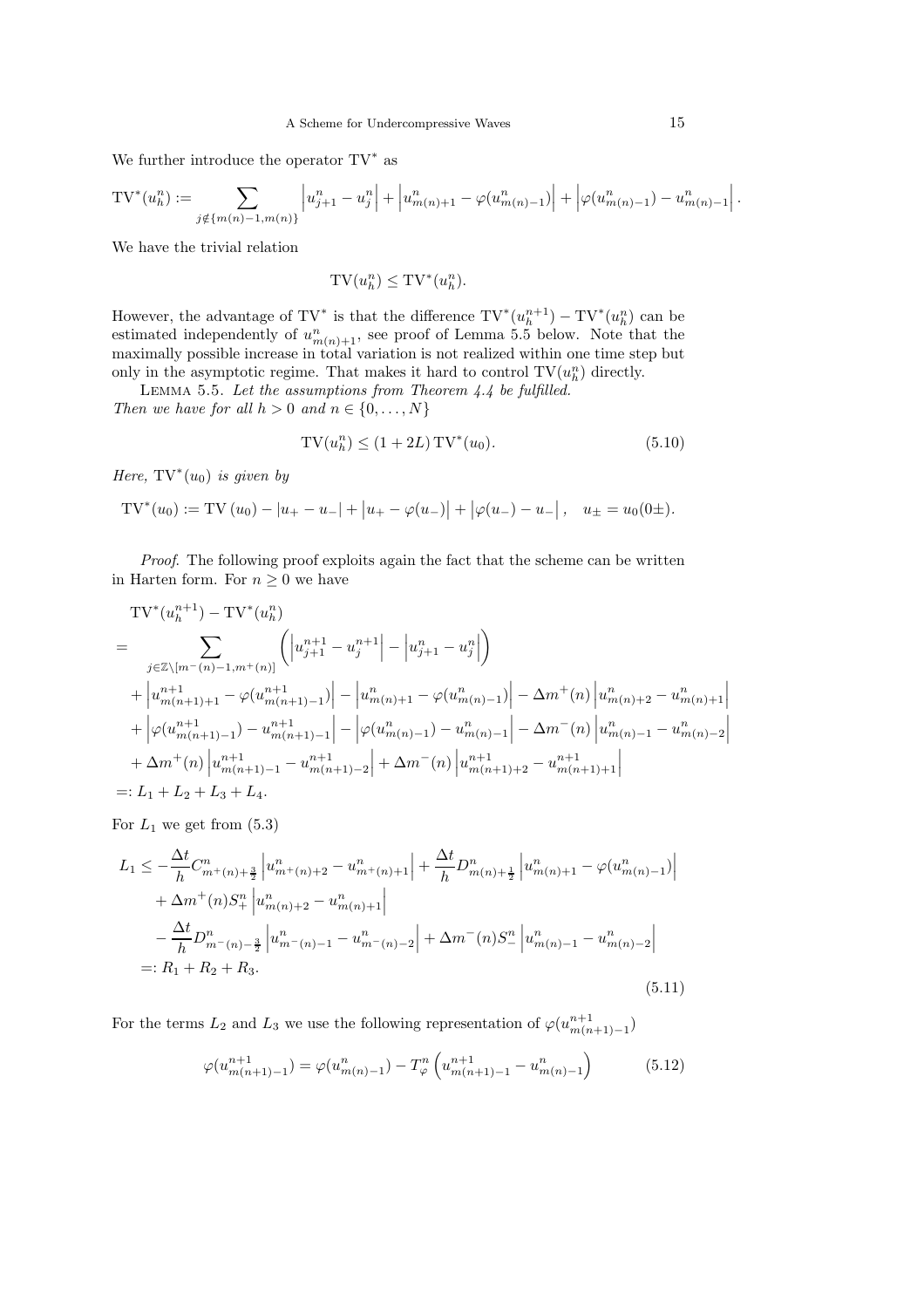with

$$
T_{\varphi}^{n} := \frac{\varphi(u_{m(n+1)-1}^{n+1}) - \varphi(u_{m(n)-1}^{n})}{u_{m(n+1)-1}^{n+1} - u_{m(n)-1}^{n}}
$$

From (2.8b) it is clear that  $T_{\varphi}^n \in [-L, 0]$ . To further examine  $L_2$ , we use (5.4b), (5.12), and get

$$
L_2 \le -R_1 - R_2 + \left| T_{\varphi}^n \right| \left| u_{m(n+1)-1}^{n+1} - u_{m(n)-1}^n \right|.
$$
 (5.13)

.

With  $(5.4a)$  and  $(5.12)$  we get

$$
L_3 \le -R_3 + \left| T_{\varphi}^n \right| \left| u_{m(n+1)-1}^{n+1} - u_{m(n)-1}^n \right|.
$$
 (5.14)

By the definition of the scheme, see (5.4a) and (5.4b), we have  $L_4 = 0$ . Finally, we sum all terms from (5.11), (5.13), (5.14) and use Lemma 5.2 to get

$$
TV^{*}(u_{h}^{n+1}) - TV^{*}(u_{h}^{n}) \le 2L \left| u_{m(n+1)-1}^{n+1} - u_{m(n)-1}^{n} \right|.
$$

By summing all time steps up to  $N \geq 0$  we get the final result:

$$
TV^{*}(u_{h}^{N+1}) = TV^{*}(u_{h}^{0}) + \sum_{n=0}^{N} \left( TV^{*}(u_{h}^{n+1}) - TV^{*}(u_{h}^{n}) \right)
$$
  

$$
\leq TV^{*}(u_{h}^{0}) + 2L \sum_{n=0}^{N} \left| u_{m(n+1)-1}^{n+1} - u_{m(n)-1}^{n} \right|
$$
  

$$
\leq (1 + 2L) TV^{*}(u_{h}^{0}).
$$

For the last inequality we used Lemma 5.4. Finally, we get  $(5.10)$ .  $\Box$ 

5.5. Continuity in Time. Lemma 5.6 (Continuity in Time). *Under the assumptions of Theorem 4.4, there is a*  $C > 0$  *such that for all*  $0 \le t_1 < t_2 \le T$ 

$$
||u_h(\cdot,t_2)-u_h(\cdot,t_1)||_{L^1(\mathbb{R})}\leq C(t_2-t_1).
$$

*Proof*. Thanks to the Harten form of the scheme the proof follows exactly the same lines as for monotone schemes, see e.g. [17], Theorem 2.3.9.  $\square$ 

From Lemmas 5.3, 5.5, and 5.6 and Helly's theorem imply that there is a subsequence of  $\{u_h\}_{h>0}$  and a function  $u \in V$  such that the first assertion of Theorem 4.4 holds. In the following we will show that the limit function u is a  $(\bar{\eta}, \varphi)$ -solution of (1.1).

5.6. A Cell Entropy Inequality. In this section we will prove cell entropy inequalities, which will be used in Section 5.7 to prove that  $u<sub>h</sub>$  converges to a function that obeys (2.7).

Lemma 5.7 (Cell Entropy Inequality). *Under the assumptions of Theorem 4.4, the entropy inequality*

$$
\bar{\eta}(u_j^{n+1}) \le \bar{\eta}(u_j^n) - \frac{\Delta t}{h} \left( q_{j+\frac{1}{2}}^n - q_{j-\frac{1}{2}}^n \right) \tag{5.15}
$$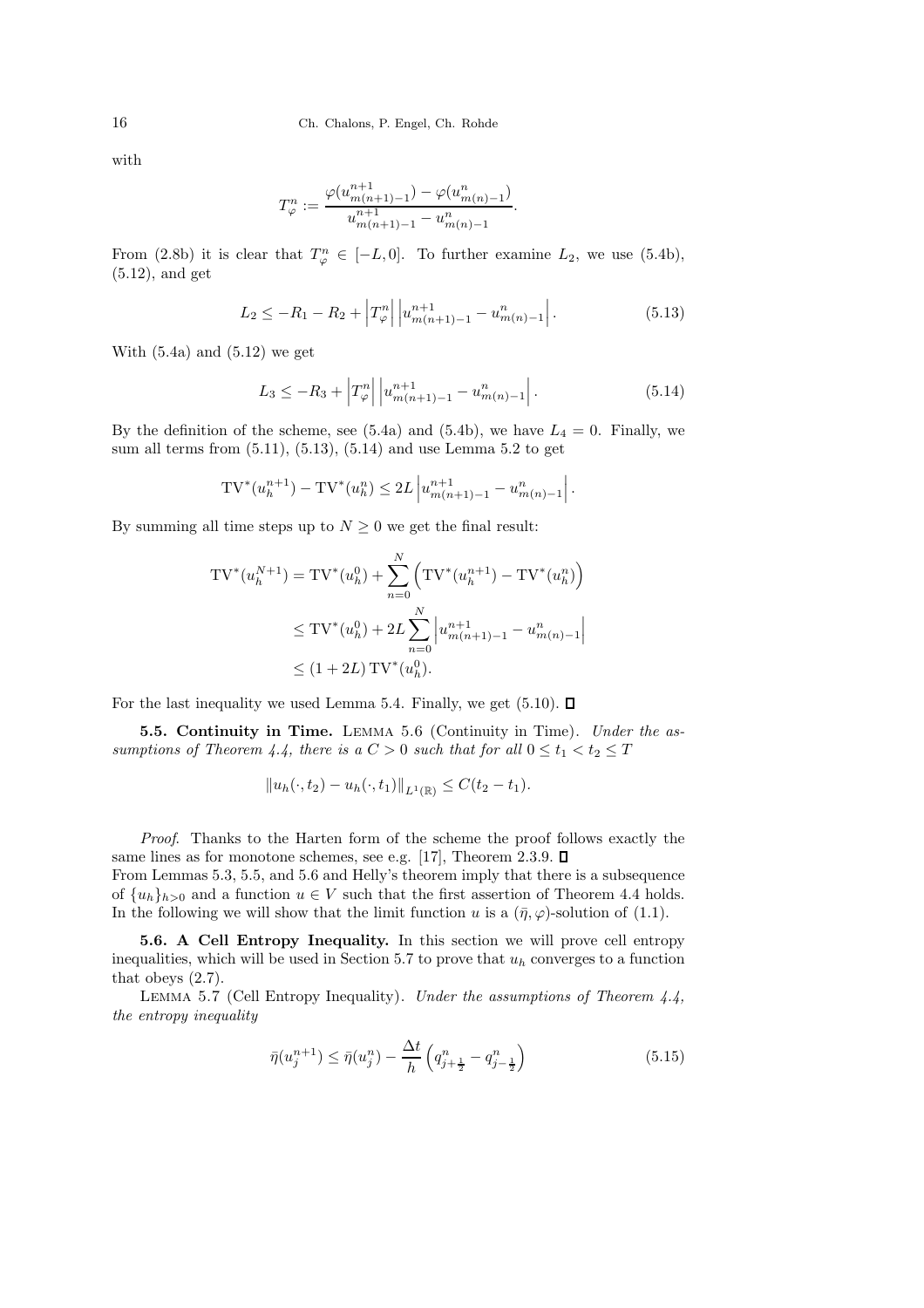*holds for all*  $j \in J(n) \cap J(n+1)$ *,*  $n \in \{0, \ldots, N\}$ *, and*  $h > 0$ *. Furthermore, we have* 

$$
\left(1 + \Delta m^{+}(n) + \alpha^{n+1}\right) \bar{\eta}(u_{m(n)-1}^{n+1})
$$
\n
$$
\leq (1 + \alpha^{n}) \bar{\eta}(u_{m(n)-1}^{n}) + \Delta m^{-}(n) \bar{\eta}(u_{m(n)-2}^{n}) - \frac{\Delta t}{h} \left(q_{m(n)}^{n} - q_{m-(n)-\frac{3}{2}}^{n}\right)
$$
\n(5.16)

*and*

$$
\left(2 + \Delta m^{-}(n) - \alpha^{n+1}\right) \bar{\eta}(u_{m(n)+1}^{n+1})
$$
\n
$$
\leq (2 - \alpha^{n}) \bar{\eta}(u_{m(n)+1}^{n}) + \Delta m^{+}(n) \bar{\eta}(u_{m(n)+2}^{n}) - \frac{\Delta t}{h} \left(q_{m^{+}(n)+\frac{3}{2}}^{n} - q_{m(n)}^{n}\right).
$$
\n(5.17)

*Here, the entropy fluxes are defined by*

$$
q_{j+\frac{1}{2}}^n = Q\left(u_j^n, u_{j+1}^n\right) \qquad \text{and} \qquad q_{m(n)}^n = \bar{q}(u_{m(n)-1}^n) - s^n \bar{\eta}(u_{m(n)-1}^n).
$$

*Proof.* The proof for  $(5.15)$  can be done as for monotone schemes, see e.g. [17], Proposition 3.3.26.

We show only (5.17) for  $\Delta m(n) = 1$ , which is the most complicated case. The case  $\Delta m(n) \neq 1$  follows the same lines. Using (3.11b) we get

$$
u_{m(n+1)+1}^{n+1} = \frac{T_1 + T_2 + (1 - \alpha^{n+1})(T_3 + T_4)}{2(2 - \alpha^{n+1})}
$$
(5.18)

with

$$
T_1 := u_{m(n)+2}^n - 2\frac{\Delta t}{h} \left( f_{m(n)+\frac{5}{2}}^n - f(u_{m(n)+2}^n) \right),
$$
  
\n
$$
T_2 := u_{m(n)+2}^n - 2\frac{\Delta t}{h} \left( f(u_{m(n)+2}^n) - f_{m(n)+\frac{3}{2}}^n \right),
$$
  
\n
$$
T_3 := u_{m(n)+1}^n - \frac{2}{1 - \alpha^{n+1}} \frac{\Delta t}{h} \left( f(u_{m(n)+1}^n) - s^n u_{m(n)+1}^n - h^n \right),
$$
  
\n
$$
T_4 := u_{m(n)+1}^n - \frac{2}{1 - \alpha^{n+1}} \frac{\Delta t}{h} \left( f_{m(n)+\frac{3}{2}}^n - f(u_{m(n)+1}^n) \right).
$$

As the next step, we state the inequalities

∆t

$$
\eta(T_1) \le \eta(u_{m(n)+2}^n) - 2\frac{\Delta t}{h} \left( q_{m(n)+\frac{5}{2}}^n - q(u_{m(n)+2}^n) \right),\tag{5.19a}
$$

$$
\eta(T_2) \le \eta(u_{m(n)+2}^n) - 2\frac{\Delta t}{h} \left( q(u_{m(n)+2}^n) - q_{m(n)+\frac{3}{2}}^n \right),\tag{5.19b}
$$

$$
\eta(T_3) \le \eta(u_{m(n)+1}^n) - \frac{2}{1 - \alpha^{n+1}} \frac{\Delta t}{h} \left( q(u_{m(n)+1}^n) - s^n \eta(u_{m(n)+1}^n) - q_{m(n)}^n \right), \tag{5.19c}
$$

$$
\eta(T_4) \le \eta(u_{m(n)+1}^n) - \frac{2}{1 - \alpha^{n+1}} \frac{\Delta t}{h} \left( q_{m(n)+\frac{3}{2}}^n - q(u_{m(n)+1}^n) \right). \tag{5.19d}
$$

We give the proof of (5.19c), all others inequalities are similar as in the standard situation [17]. In the Laxian case, where  $s^n = \bar{a} \left( u_{m(n)+1}^n, u_{m(n)-1}^n \right)$ , the inequality is trivially fulfilled, since  $T_3 = u_{m(n)+1}^n$  and the wave connecting  $u_{m(n)-1}^n$  and  $u_{m(n)+1}^n$  fulfils the entropy inequality

$$
s^{n}\left(\eta(u_{m(n)-1}^{n})-\eta(u_{m(n)+1}^{n})\right)-\left(q(u_{m(n)-1}^{n})-q(u_{m(n)+1}^{n})\right)\leq 0.
$$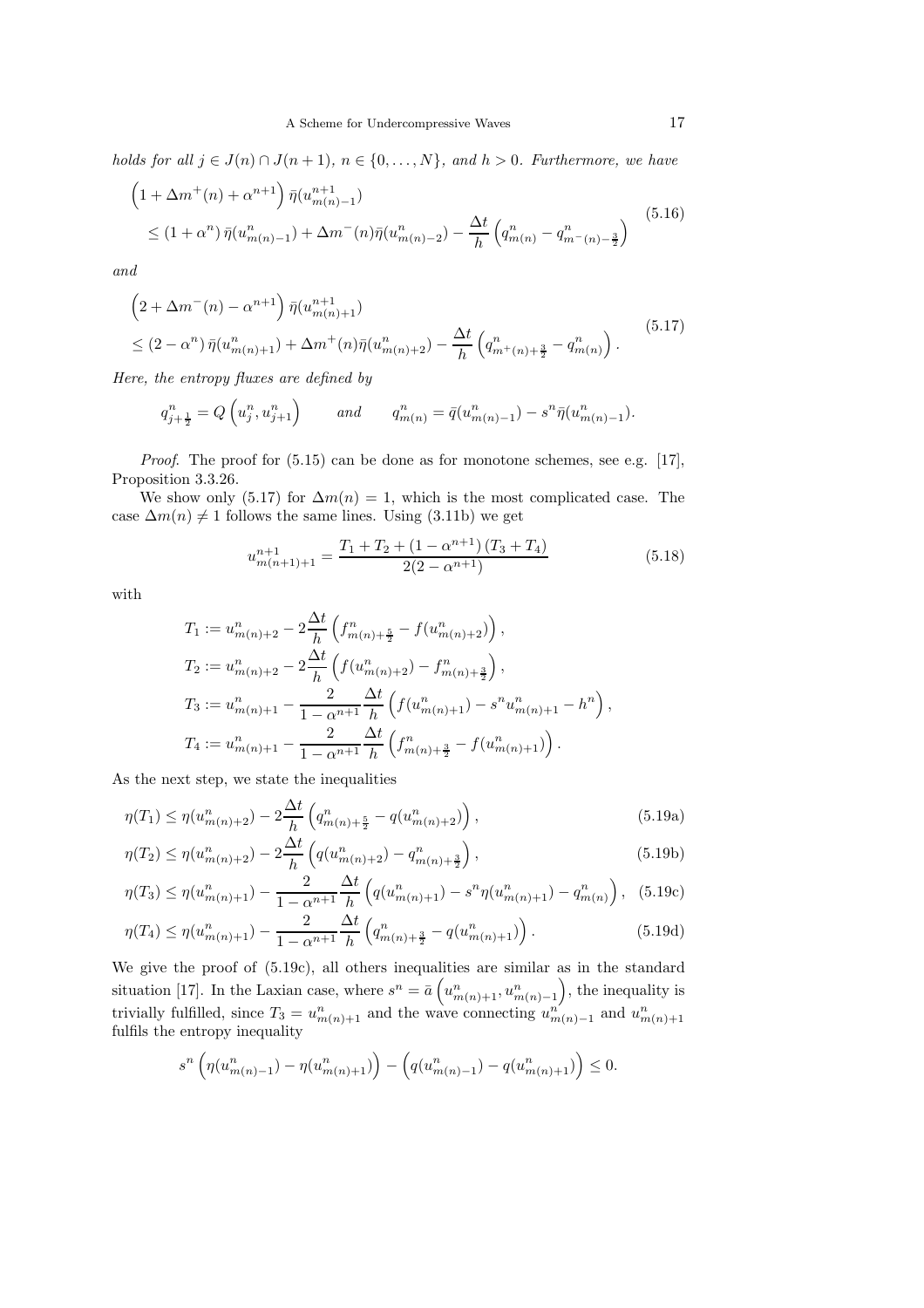#### 18 Ch. Chalons, P. Engel, Ch. Rohde

In the undercompressive case, we set  $a = u_{m(n)+1}^n$ ,  $\lambda = \frac{2}{1 - \alpha^{n+1}} \frac{\Delta t}{h}$ , and

$$
g(b) := \eta \left( a - \lambda \left( f(a) - f(b) - s^{n}(a - b) \right) \right) - \eta(a) + \lambda \left( q(a) - q(b) - s^{n}(\eta(a) - \eta(b)) \right).
$$

We have to show the inequality  $g(\varphi(u_{m(n)-1}^n)) \leq 0$ , which together with  $(2.10)$  implies (5.19c). We will prove  $g(b) \leq 0$  for the whole interval  $b \in \left(-M, \varphi^{\sharp}(u_{m(n)-1}^n)\right)$ . Here M is defined as before by  $M := \max(1, L) ||u_0||_{L^{\infty}}$ .

By differentiating  $q$  we get

$$
g'(b) = \eta' \left( a - \lambda \left( f(a) - f(b) - s^n(a - b) \right) \right) \lambda \left( f'(b) - s^n \right) + \lambda \left( q'(b) - s^n \eta'(b) \right)
$$
  

$$
= \lambda \left( f'(b) - s^n \right) \left( \eta' \left( a - \lambda \left( f(a) - f(b) - s^n(a - b) \right) \right) - \eta'(b) \right)
$$
  

$$
= \lambda \left( f'(b) - s^n \right) \eta''(\xi_1) \left( a - b - \lambda \left( f(a) - f(b) - s^n(a - b) \right) \right)
$$
  

$$
= \lambda \left( f'(b) - s^n \right) \eta''(\xi_1) \left( 1 - \lambda \left( f'(\xi_2) - s^n \right) \right) (a - b),
$$

where

$$
\xi_1 \in I\left(a - \lambda \left(f(a) - f(b) - s^n(a - b)\right), b\right)
$$
 and  $\xi_2 \in I(a, b)$ 

are values arising in the mean value theorem. Here,  $I(a, b) = [a, b] \cup [b, a]$ . By Lemma 5.1, (3.5), and

$$
\left|\lambda(f'(\xi_2) - s^n)\right| \le \frac{2}{8\hat{C}(1 - \alpha^{n+1})} \left(\left|f'(\xi_2)\right| + \left|s^n\right|\right) \le \frac{2 \cdot 2\hat{C}}{8\hat{C}_{\frac{3}{4}}} < 1
$$

we get  $g'(b)(a - b) \ge 0$  for  $b \in \left(-M, \varphi^{\sharp}(u_{m(n)-1}^n)\right)$ . As we have  $g(a) = 0$ , we get  $g(b) \leq 0$  for  $b \in \left(-M, \varphi^{\sharp}(u_{m(n)-1}^n)\right)$ .

Putting (5.19a)-(5.19d) together, we get

$$
\left(2 - \alpha^{n+1}\right) \eta(u_{m(n)+1}^{n+1}) \leq \frac{1}{2} \left(\eta(T_1) + \eta(T_2) + (1 - \alpha^{n+1})\left(\eta(T_3) + \eta(T_4)\right)\right)
$$

$$
= (2 - \alpha^n) \eta(u_{m(n)+1}^n) + \eta(u_{m(n)+2}^n) - \frac{\Delta t}{h} \left(q_{m(n)+\frac{5}{2}}^n - q_{m(n)}^n\right).
$$

The proof for  $(5.16)$  is done in the same way.  $\square$ 

5.7. Lax-Wendroff Theorem. In this section we state a Lax-Wendroff theorem for the scheme.

Theorem 5.8 (Lax-Wendroff). *Let the assumptions of Theorem 4.4 be fulfilled. If the sequence*  $\{u_h\}_{h>0}$  *converges to a limit function*  $u \in V$ *, then the limit function* u *is a weak solution in the sense of* (2.6) *and an entropy solution in the sense of* (2.7)*.*

*Proof.* For the proof we refer to [10], which states a result for general quasiuniform grid. We point out that the computational grid introduced in Section 3 fulfils the requirements of a quasi-uniform grid.  $\Box$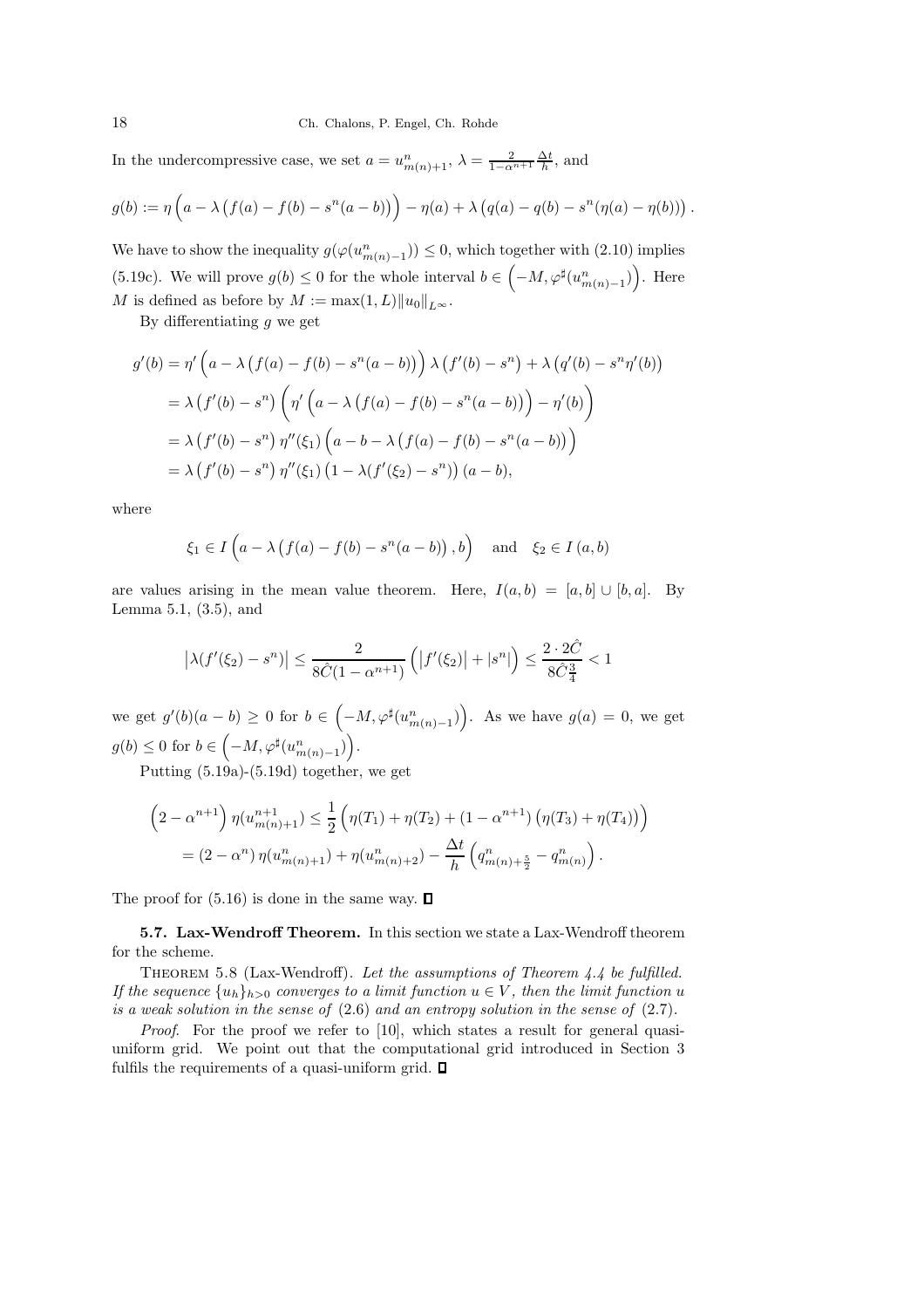5.8. Recovery of the Phase Boundary Position. To prove Theorem 4.4 completely it remains to verify the pointwise properties 2. and 3. in Definition 2.3. In this section we construct the function  $p: [0, T] \to \mathbb{R}$  from the Definition 2.3. We will verify (2.13) in the next section.

We define a continuous version  $p_h: [0, T] \to \mathbb{R}$  of the position of the discrete phase boundary  $(p^n)_{n\geq 0}$  from (3.1) by

$$
p_h(t) = p^n + s^n (t - t^n) \qquad \text{for all } t \in \left[ t^n, t^{n+1} \right).
$$

The set  $\{p_h : [0,T] \to \mathbb{R}\}_{h>0}$  is uniformly Lipschitz-continuous, since  $s^n$  defined in (3.3) is bounded, since Lemma 5.3 states that  $\{u_{m(n)-1}^n\}$  $\sum_{n=1}^{\infty}$  is bounded. By the Arzela-Ascoli theorem we can select a subsequence with

$$
p_h \longrightarrow p
$$
 in  $C^0([0,T])$  for  $h \to 0$ .

**5.9. Trace Values.** After the construction of p the trace values  $u_-\,$  and  $u_+\,$  at the phase boundary are well-defined. The next definition introduces more quantities defined on the phase boundary.

DEFINITION 5.9. Let  $u \in V$  be the limit of  $\{u_h\}_{h>0}$  and  $p \in Lip([0, T])$  the limit *of*  $\{p_h\}_{h>0}$ .

*We define the phase boundary speed*  $s \in L^1([0,T])$ *, the phase boundary flux*  $H \in$  $L^1([0,T])$  and the entropy dissipation  $D \in L^1([0,T])$  by the following formulas:

$$
s(t) = \bar{a} (u_{+}(t), u_{-}(t)),
$$
  
\n
$$
H(t) = f(u_{-}(t)) - s(t)u_{-}(t),
$$
  
\n
$$
D(t) = -s(t) (\bar{\eta}(u_{+}(t)) - \bar{\eta}(u_{-}(t))) + (\bar{q}(u_{+}(t)) - \bar{q}(u_{-}(t))).
$$

All quantities defined in Definition 5.9 have discrete analogons, which we define in the next definition.

DEFINITION 5.10. *We define the discrete traces values*  $u_{h,-}^*, u_{h,+}^* \in L^1([0,T]),$ *the discrete phase boundary speed*  $s_h^* \in L^1([0,T])$ *, the discrete phase boundary flux*  $H_h^* \in L^1([0,T])$  and the discrete phase boundary dissipation  $D_h^* \in L^1([0,T])$  by

$$
u_{h,-}^{*}(t) = u_{m(n)-1}^{n},
$$
  
\n
$$
u_{h,+}^{*}(t) = u_{m(n)+1}^{n},
$$
  
\n
$$
s_{h}^{*}(t) = s^{n},
$$
  
\n
$$
H_{h}^{*}(t) = h^{n} = f(u_{m(n)-1}^{n}) - s^{n}u_{m(n)-1}^{n},
$$
  
\n
$$
D_{h}^{*}(t) = \frac{h}{\Delta t} \left( \alpha^{n+1} \eta(u_{m(n)-1}^{n+1}) + (1 - \alpha^{n+1})\eta(u_{m(n)+1}^{n+1}) - \alpha^{n}\eta(u_{m(n)-1}^{n}) \right)
$$
  
\n
$$
-(1 - \alpha^{n})\eta(u_{m(n)+1}^{n}) + q(u_{m(n)+1}^{n}) - q(u_{m(n)-1}^{n})
$$

*for*  $t \in [t^n, t^{n+1})$ . The next lemma provides convergence properties of these quantities:

LEMMA 5.11. *Under the assumptions of Theorem 4.4, there are functions*  $u^*$ ,  $u^*_+$ ,  $H^*$ ,  $s^*$ ,  $D^* \in L^1([0,T])$ , such that for a subsequence it is true that

$$
u_{h,-}^*\rightharpoonup u_-^*,\quad u_{h,+}^*\rightharpoonup u_+^*,\quad s_h^*\rightharpoonup s^*,\quad H_h^*\rightharpoonup H^*,\quad\text{and}\quad D_h^*\rightharpoonup D^*
$$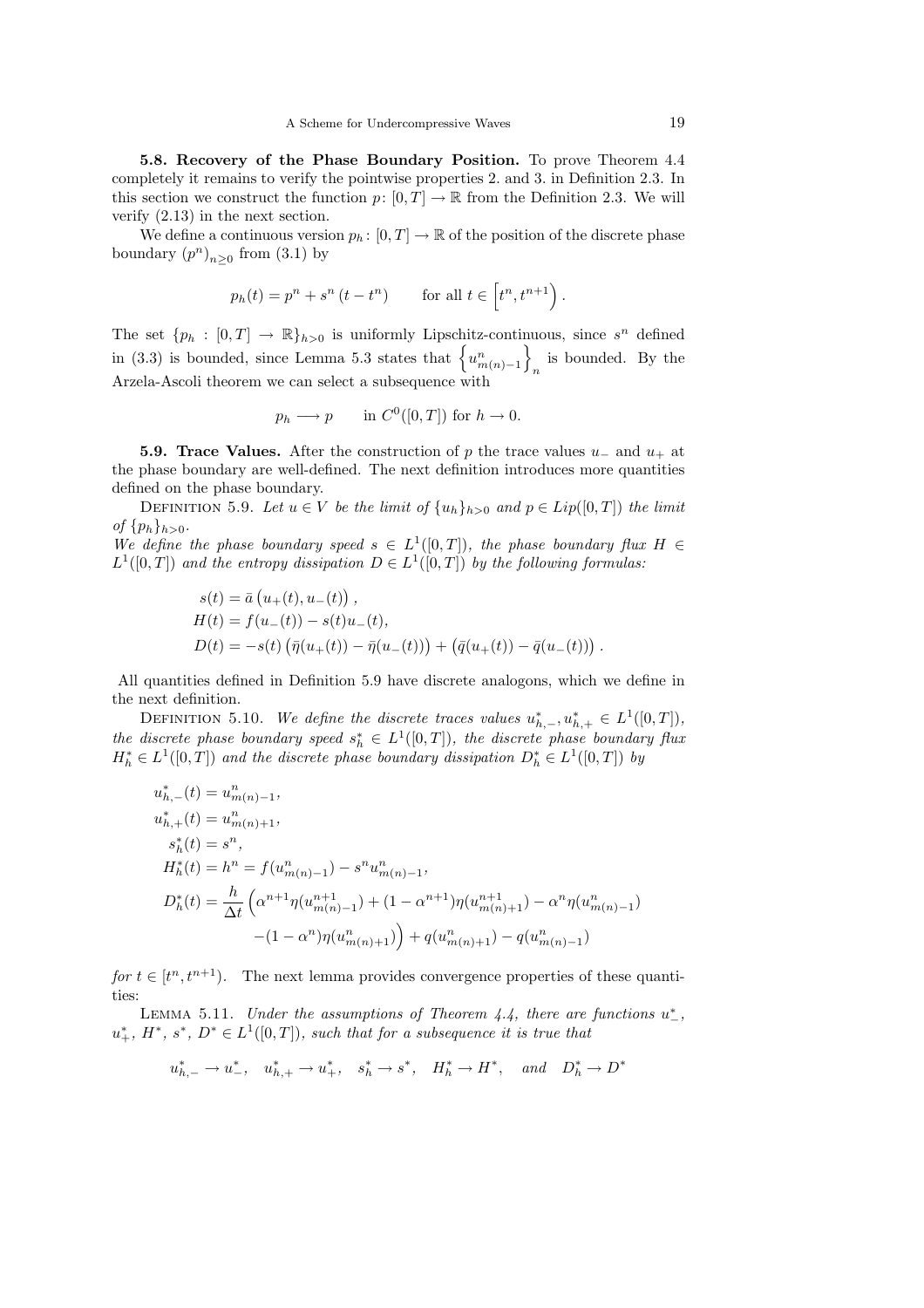$for h \to 0$  in  $L^1([0,T])$ *. Furthermore, we have for almost all*  $t \in [0,T]$ 

$$
D^*(t) = -\bar{a} \left( u_-^*(t), u_+^*(t) \right) \left( \bar{\eta}(u_+^*(t)) - \bar{\eta}(u_-^*(t)) \right) + \left( \bar{q}(u_+^*(t)) - \bar{q}(u_-^*(t)) \right). \tag{5.20}
$$

*Proof.* Note that  $u_{h,-}^*$ ,  $u_{h,+}^*$ ,  $s_h^*$ ,  $H_h^*$ , and  $D_h^*$  are TV-bound by using Lemma 5.4. Helly's theorem selects a converging subsequence. For the convergence of  $D_h^*$  and the limit representation (5.20) we need (3.5) to control the term  $\frac{h}{\Delta t}$  and the iteration formula (3.6) for the representation.  $\Box$ 

In the next step we analyze the relationship between the ∗-quantities in Lemma 5.11 and corresponding trace quantities of the limit function  $u$  in Definition 5.9.

Lemma 5.12. *Under the assumptions of Theorem 4.4, we have*

$$
s(t) = s^*(t)
$$
,  $H(t) = H^*(t)$ , and  $D(t) \le D^*(t)$ 

*for almost all*  $t \in [0, T]$ *.* 

*Proof*.

 $s(t) = s^*(t)$ : From the facts that  $s_h^* = \frac{\partial p_h}{\partial t} \to s^*$  in  $L^1([0,T])$ ,  $p_h \to p$  in  $C^0([0,T])$ , the existence of  $s = \frac{\partial p}{\partial t}$  and the uniform bound of  $||s_h^*||_{L^{\infty}}$ , we immediately get the result.

 $H(t) = H^*(t)$ : We get for almost all  $0 \le t_1 < t_2 \le T$  the mass balance

$$
\int_{-\infty}^{p_h(t_2)} u_h(x, t_2) dx - \int_{-\infty}^{p_h(t_1)} u_h(x, t_1) dx = \int_{t^1}^{t^2} H_h^*(t) dt + O(\Delta t).
$$

In the limit  $h \to 0$  we get by  $p_h \to p$  in  $C^0([0,T])$  and  $u_h(\cdot, t) \to u(\cdot, t)$ 

$$
\int_{-\infty}^{p(t_2)} u(x, t_2) dx - \int_{-\infty}^{p(t_1)} u(x, t_1) dx = \int_{t_1}^{t^2} H^*(t) dt.
$$
 (5.21)

Since u is a weak solution, we get  $(5.21)$  also for H instead of  $H^*$ , what finishes the proof.

 $D(t) \leq D^*(t)$ : To prove this, we introduce a dissipation measure  $\hat{D} \in \mathcal{M}(\mathbb{R} \times [0, T])$ by

$$
\hat{D} = \partial_t \bar{\eta}(u) + \partial_x \bar{q}(u).
$$

We see that  $\hat{D}\Big|_{x=p(t)} = D\mu_{\{x=p(t)\}}^1$ . Here  $\mu^1$  is the one-dimensional Hausdorff measure and  $\lambda$  the Lebesgue measure. We have to be more careful in the discrete setting to obtain a similar result. We define

$$
D_j^n := \frac{1}{\Delta t} \left( \bar{\eta}(u_{j+1}^n) - \bar{\eta}(u_j^n) \right) + \frac{1}{h} \left( q_{j+\frac{1}{2}}^n - q_{j-\frac{1}{2}}^n \right),
$$
  

$$
\hat{D}_h^* := \sum_{0 \le n < N} \sum_{j \notin \{m(n)-1, m(n), m(n)+1\}} D_j^n \lambda_{[x_{j-\frac{1}{2}}, x_{j+\frac{1}{2}}) \times [t^n, t^{n+1})} + D_h^* \mu_{\{x = p_h(t)\}}^1.
$$

Again we have  $\hat{D}_h^* \Big|_{x=p_h(t)} = D_h^* \mu_{\{x=p_h(t)\}}^1$ . From  $\hat{D}_h^* \leq 0$  (see Lemma 5.7) and  $\hat{D}_h^* \to \hat{D}$  in the sense of measures the result follows directly.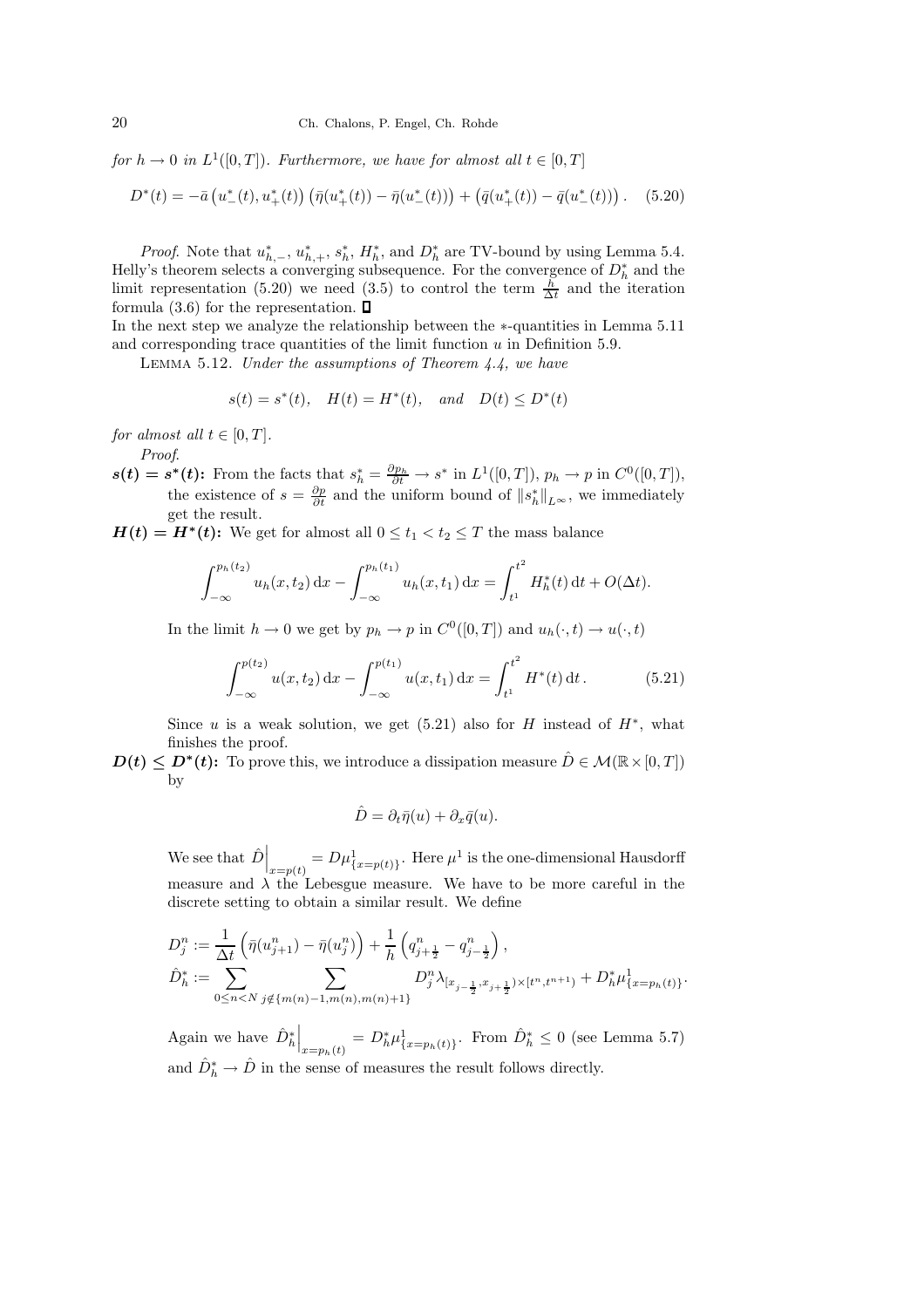Let us mention that Lemma 5.12 shows that  $p$  fulfils  $(2.13)$ , which is equivalent to  $s(t) = s^*(t)$ . With the help of the just introduced definitions and lemmas, we can state the main result of this section.

We note that the relation  $s(t) = s^*(t)$  from Lemma 5.12 is equivalent to (2.13) in the definition of the  $(\bar{\eta}, \varphi)$ -solutions. It remains to verify condition (2.14).

Theorem 5.13. *Under the assumptions of Theorem 4.4, we have for almost every*  $t \in [0, T]$  *that either* 

$$
u_{+}(t) = \varphi(u_{-}(t)) \qquad or \qquad u_{+}(t) \ge \varphi^{\sharp}(u_{-}(t)) \tag{5.22}
$$

*is fulfilled.*

*Proof.* Fix  $t \in [0, T]$  and select a subsequence of  $\{u_h\}_{h>0}$  such that  $u_{h,-}^*(t)$ ,  $u_{h,\pm}^*(t)$ ,  $s_h^*(t)$ , and  $D_h^*(t)$  converge. This is possible for almost every  $t \in [0,T]$  and we will show (5.22) under these assumptions. Define a sequence  ${n_h}_{h>0}$  such that

$$
n_h = \max\left\{n \in \mathbb{N} \mid t_h^n \le t\right\}, \qquad t_h^n = n\Delta t_h = \frac{nh}{8\hat{C}}.
$$

For this sequence we have

$$
u_{h,-}^{*}(t) = u_{m(n_h)-1}^{n_h} \to u_{-}^{*}(t), \quad \dots \quad \text{for } h \to 0.
$$

In the following we will drop the index  $h$  for better reading.

**Case 1:** There are infinitely many  $h > 0$  such that  $u_{m(n)+1}^n < \varphi^\sharp(u_{m(n)-1}^n)$ . In this case we can restrict ourselves to a subsequence of  ${u_h}_{h>0}$  which fulfils this condition in every step. Recall  $H^*(t)$  from Definition 5.10 and consider for  $t \in [0, T]$  fixed the equation

$$
H_h^*(t) = f(w) - s_h^*(t)w.
$$
\n(5.23)

It allows three solutions, namely  $w = u_{m(n)-1}^n$ ,  $w = \varphi^{\sharp}(u_{m(n)-1}^n)$  and  $w =$  $\varphi(u_{m(n)-1}^n)$ . From the continuity of the solutions of (5.23) with respect to the parameters  $H_h^*(t)$  and  $s_h^*(t)$  we get, that the limit equation

$$
H^*(t) = f(w) - s^*(t)w
$$
\n(5.24)

allows solutions  $w = v$ ,  $w = \varphi^{\sharp}(v)$ , and  $w = \varphi(v)$  for some  $v \in \mathbb{R}$ . From Lemma  $5.12$  and the fact that  $u$  is a weak solution, we know that

$$
u_-(t), u_+(t) \in \left\{v, \varphi^\sharp(v), \varphi(v)\right\}.
$$

Two situations are possible:

$$
u_{-}(t) = v, \quad u_{+}(t) = \varphi(v) \quad \Longrightarrow \quad \text{first equation of (5.22) is fulfilled.}
$$
\n
$$
u_{-}(t) = v, \quad u_{+}(t) = \varphi^{\sharp}(v) \quad \Longrightarrow \quad \text{second inequality (5.22) is fulfilled.}
$$

**Case 2:** If we do not have infinitely many  $h > 0$  with  $u_{m(n)+1}^n < \varphi^\sharp(u_{m(n)-1}^n)$  as in Case 1, then we can choose a subsequence such that  $u_{m(n)+1}^n \geq \varphi^{\sharp}(u_{m(n)-1}^n)$ . Equation (5.23) has again three solutions given by  $u_{m(n)-1}^n$ ,  $u_{m(n)+1}^n$  and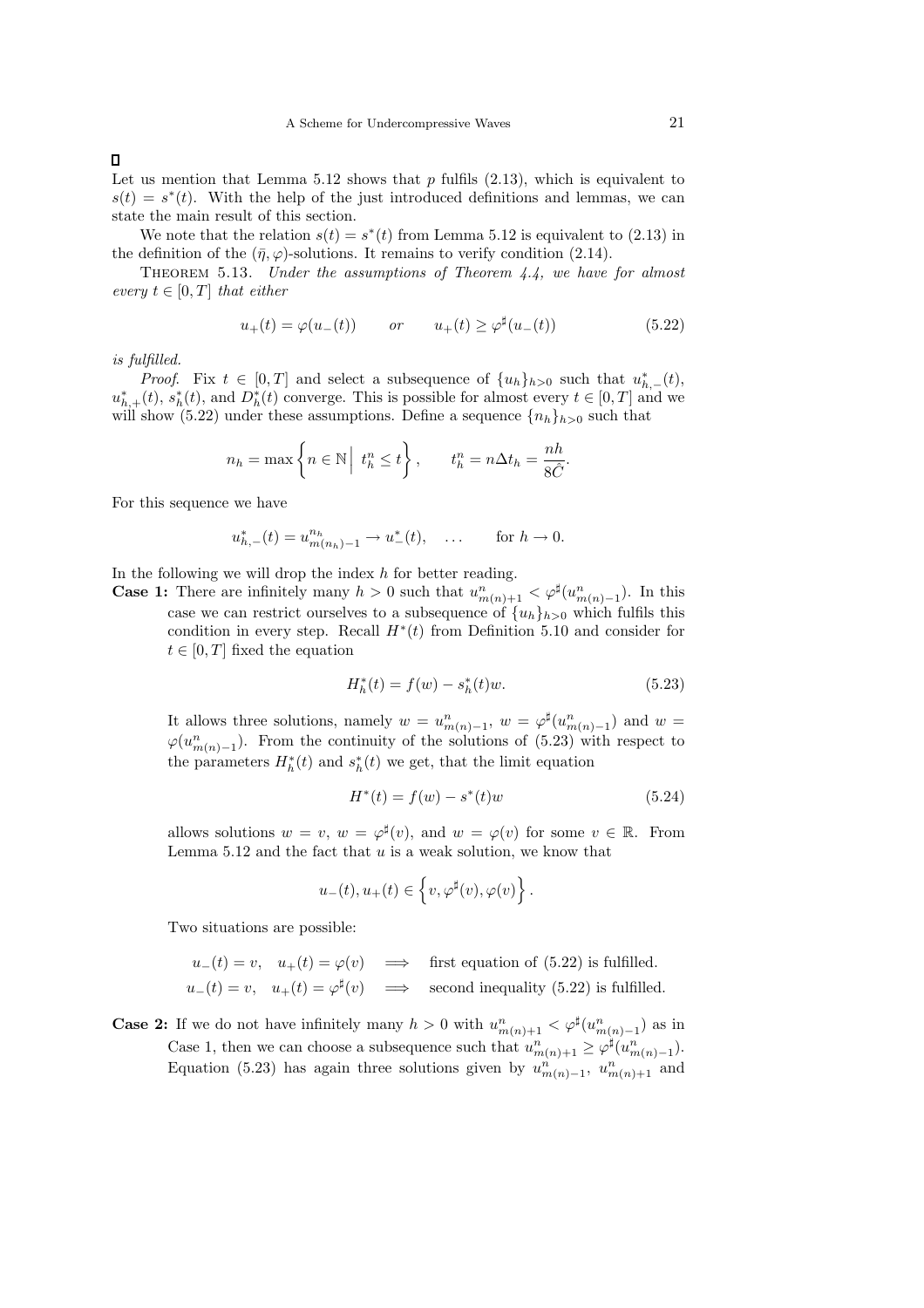$\Psi(u_{m(n)-1}^n, u_{m(n)+1}^n)$ . The value  $\Psi(v, w) \in \mathbb{R} \setminus \{v, w\}$  is defined as the solution of

$$
\bar{a}(v, w) = \bar{a}(v, \Psi(v, w)).
$$

By the same argument as in Case 1 we get that the limit equation (5.24) has also three solutions given by v, w,  $\Psi(v, w)$ . The situation  $u_-(t) = v$ ,  $u_+(t) = w$  fulfils the second part of (5.22), but  $u_-(t) = v$ ,  $u_+(t) = \Psi(v, w)$  in general not. However, the latter situation does not show up: we prove that for  $u_-(t) = v$ ,  $u_+(t) = \Psi(v, w)$  we get the contradiction

$$
D(t) \le D^*(t) < D(t). \tag{5.25}
$$

The first inequality in (5.25) was already shown in Lemma 5.12. To show the second one, we use (5.20),  $v = u^*_{-}(t)$  and  $w = u^*_{+}(t)$  (what is a consequence of  $u_{-}^{*}(t), u_{+}^{*}(t) \in \{v, w, \Psi(v, w)\})$  and

$$
\bar{a}(v, w) = \bar{a}(v, \Psi(v, w)) = \bar{a}(w, \Psi(v, w)),
$$

to find that  $D^*(t) < D(t)$  is equivalent to

$$
-\bar{a}(w, \Psi(v, w)) (\eta(\Psi(v, w)) - \eta(w)) + (q(\Psi(v, w)) - q(w)) > 0.
$$
 (5.26)

The inequality  $(5.26)$  is finally correct, since the shock wave connecting w to  $\Psi(v, w)$  is not entropy consistent.

 $\Box$ 

6. Numerical Experiments. In this section we will demonstrate the efficiency of Algorithm 3.1 numerically. We do this by calculating the so-called experimental order of convergence (EOC). For a given sequence of grid widths  $h_i$  and corresponding numerical solutions  $u_{h_i}$  we define the EOC by

$$
EOC_i = \frac{\ln \|u_{h_i} - u\|_{L^1} - \ln \|u_{h_{i-1}} - u\|_{L^1}}{\ln h_i - \ln h_{i-1}}.
$$

By u we denote here the  $(\bar{\eta}, \varphi)$ -solution with  $\bar{\eta}(u) = \frac{1}{2}u^2$  and  $\varphi$  to be fixed.

Furthermore, we will present an experiment showing the convergence of the trace values for non-Riemann initial data. The test was proposed in [3] and we compare our results with the results given there. We give also an example of an  $(\bar{\eta}, \varphi)$ -solution switching between a Laxian and an undercompressive phase transition, compare to Remark 2.4 (iii).

In the following experiments are done on equi-distant meshes with  $N$  grid cells. For the numerical flux we use an upwind numerical flux except for Example 6.4, where a Lax-Friedrichs numerical flux is used.

Example 6.1 (Experimental Order of Convergence I). *For Algorithm 3.1 we proved the convergence to an*  $(\bar{\eta}, \varphi)$ *-solution. The question of the rate remains open. Therefore we study the experimental order of convergence (EOC) for the scheme. We use the simple flux*  $f(u) = \frac{1}{3}u^3$  *with*  $\varphi(u) = -\frac{3}{4}u$  *as a kinetic relation. The entropy plays no role in this example. First we study the Riemann problem* (1.1)*,* (2.16) *with*  $u_L = 1$  and  $u_R = -\frac{1}{2}$  on the domain  $[-1, 1]$  for different grids with N cells. The  $(\bar{\eta}, \varphi)$ -solution is given by

$$
u(x,t) = \begin{cases} 1 & \text{for } \frac{x}{t} < \frac{13}{48}, \\ -\frac{3}{4} & \text{for } \frac{13}{48} < \frac{x}{t} < \frac{19}{48}, \\ -\frac{1}{2} & \text{for } \frac{x}{t} > \frac{19}{48}. \end{cases}
$$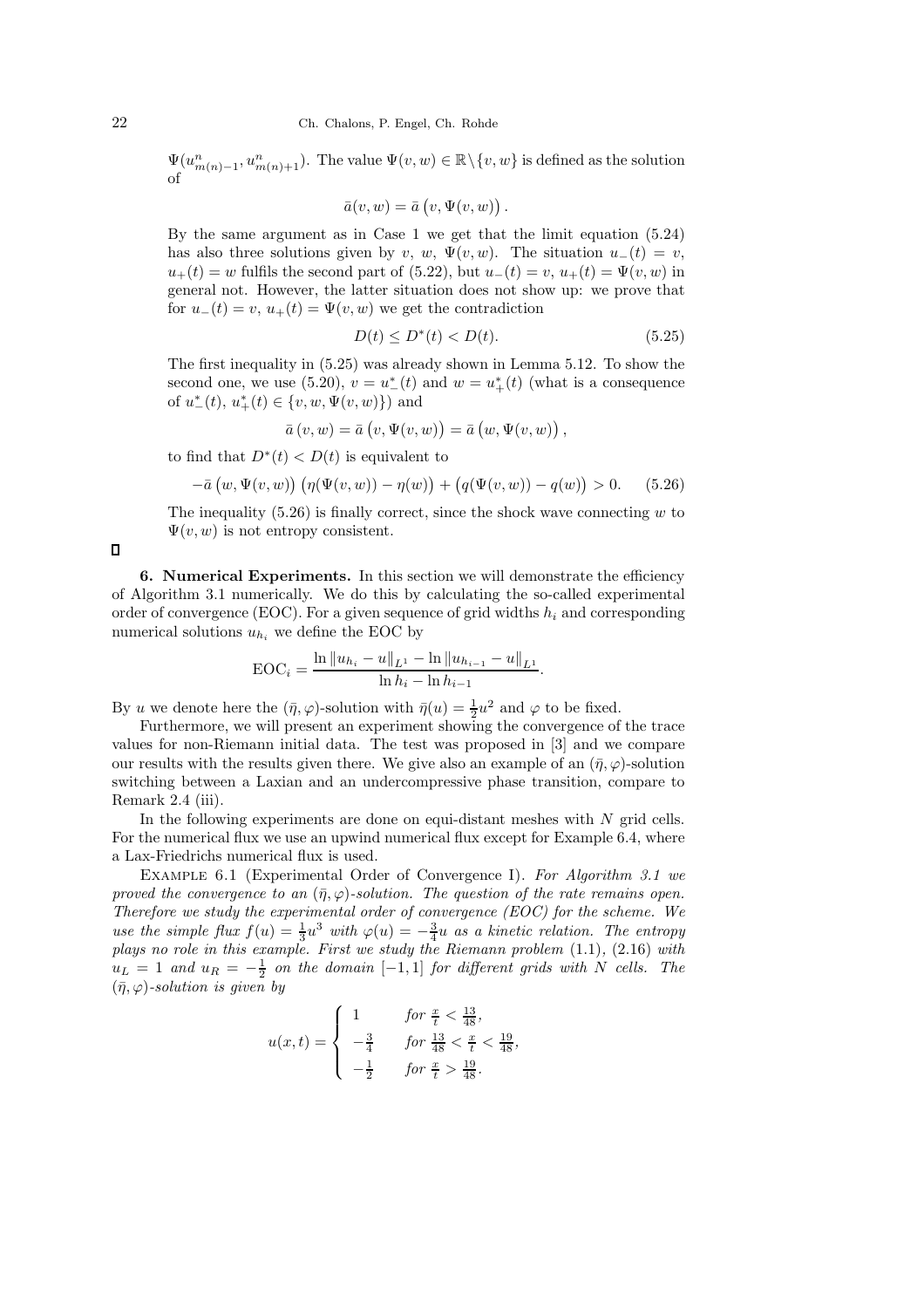

Fig. 6.1. *Solution to initial conditions given in Example 6.2. Solid lines indicate phase boundaries and dashed line shock waves.*

We measure the  $L^1([-1,1])$ -error at time  $t = 1$ . The measured errors and resulting *EOCs are listed in Table 6.1. We observe an approximately linear rate, which we can expect for Riemann initial data, since the undercompressive wave is exactly reproduced in this case.*

|      | Example 6.1  |           | Example 6.2  |            |
|------|--------------|-----------|--------------|------------|
| N    | $L^1$ -Error | EOC       | $L^1$ -Error | <b>EOC</b> |
| 40   | 0.01567      |           | 0.02791      |            |
| 80   | 0.00858      | 0.868     | 0.01592      | 0.810      |
| 160  | 0.00449      | 0.934     | 0.00709      | 1.167      |
| 320  | 0.00226      | 0.993     | 0.00389      | 0.864      |
| 640  | 0.00113      | 1.000     | 0.00240      | 0.696      |
| 1280 | 0.00056      | 1.000     | 0.00143      | 0.754      |
| 2560 | 0.00028      | 1.000     | 0.00072      | 0.992      |
| 5120 | 0.00014      | 1.000     | 0.00036      | 0.985      |
|      |              | TABLE 6.1 |              |            |

*Errors and EOC for the calculations done in Example 6.1 and 6.2 with different numbers of grid cells* N*.*

Example 6.2 (Experimental Order of Convergence II). *In contrast to Example 6.1 we use here initial data such that the phase boundary is not reproduced exactly. We achieve this by putting two discontinuities into the initial conditions, which evolve as single Laxian shock wave and phase boundary, and collide after some time. After the interaction the phase boundary contributes to the total error. The initial conditions are*

$$
u_0(x) = \begin{cases} \frac{3}{2} & \text{for } x < -\frac{1}{2}, \\ 1 & \text{for } -\frac{1}{2} < x < 0, \\ -\frac{1}{2} & \text{for } x > 0. \end{cases}
$$

*The solution of this problem is illustrated in Figure 6.1. We measure the error in the*  $L^1([-1, 1])$ *-norm at time*  $t = 0.45$  *(see Table 6.1). As in Example 6.1 we observe an EOC of* 1*.*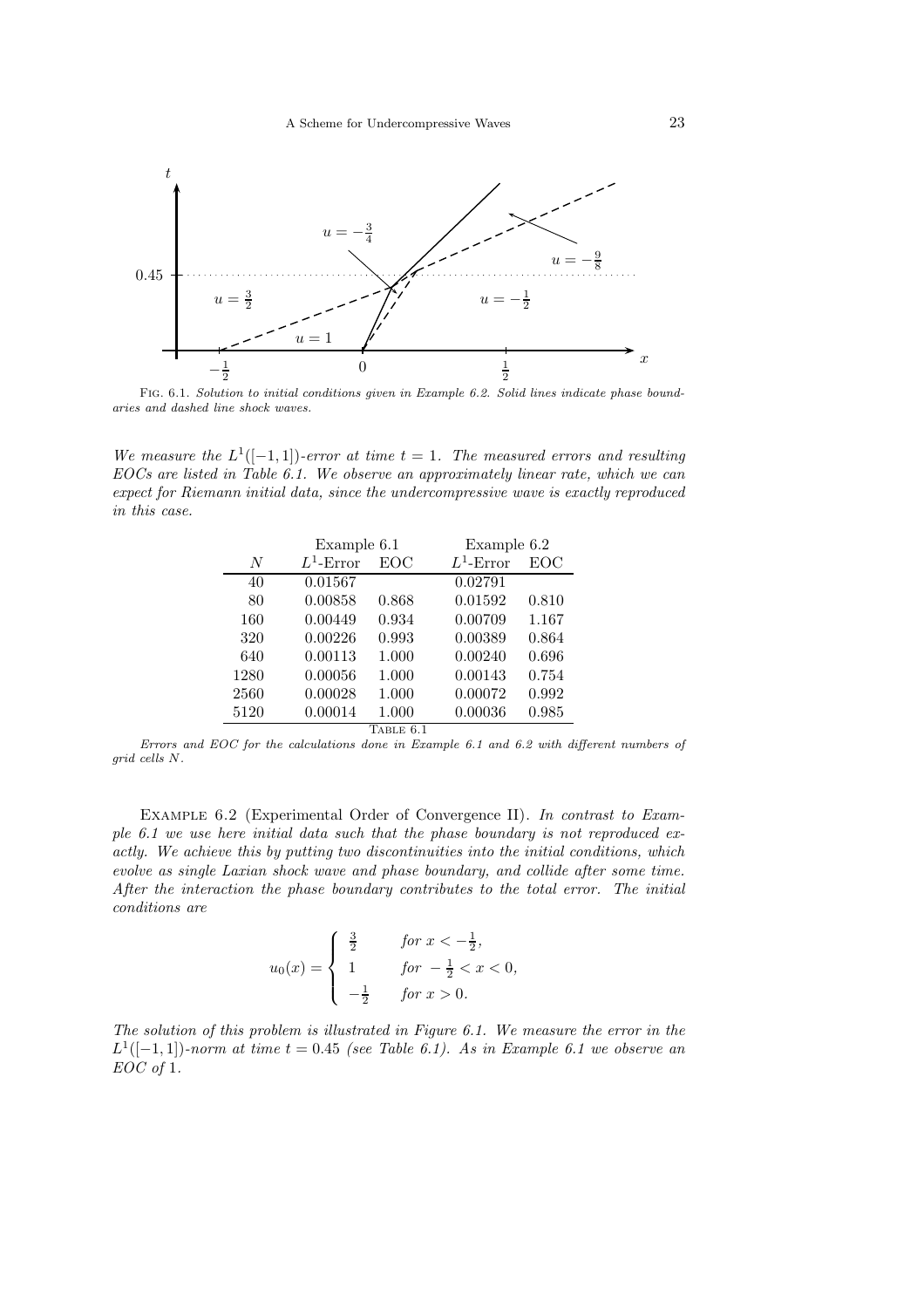

Fig. 6.2. *Non Riemann problem test case. The test is described in [3]. In 6.2(c) we mean by kinetic relation the graph*  $(u, \varphi(u))$ *.* 

Example 6.3 (Non-Riemann Initial Conditions). *To demonstrate the convergence rate of the trace values, we run Test G from [3] on the interval* [−0.5,0.5]. *The results are visualized in Figure 6.2. The authors of [3] use*  $f(u) = u^3 + u$  and  $\varphi(u) = -\frac{3}{4}u$ . As initial datum they choose

$$
u_0(x) = \begin{cases} 0 & \text{for } x < -0.5, \\ 1 + 20(x + 0.45) & \text{for } x \in [-0.5, -0.45], \\ -0.75 & \text{for } x > -0.45. \end{cases}
$$

*Figure 6.2(a) shows a numerical solution at different times on a grid with* 5000 *cells. Figure 6.2(b) shows the decay of the total entropy*

$$
\int_{-\frac{1}{2}}^{\frac{1}{2}} \bar{\eta}(u(x,t)) dx + \int_{0}^{t} \bar{q}(u(x,s)) \Big|_{x=-\frac{1}{2}}^{\frac{1}{2}} ds \qquad with \ \bar{\eta}(u) = \frac{1}{2}u^2, \bar{q}(u) = \frac{3}{4}u^4 + \frac{1}{2}u^2.
$$

*in time for the same calculation. This confirms the statement of Theorem 5.8. In Figure 6.2(c) the trace values*

$$
\left(u_{m(n)-1}^n,u_{m(n)+1}^n\right)_n
$$

*are plotted. We observe convergence to the kinetic relation for*  $N \to \infty$ *, as already proved in Theorem 5.13. Calculating the EOC for the traces values gives:* 0.1537*,* 0.5030 *and* 0.8765*. We expect a convergence rate of* 0.5*. Compared to [3] we get the same qualitative behavior.*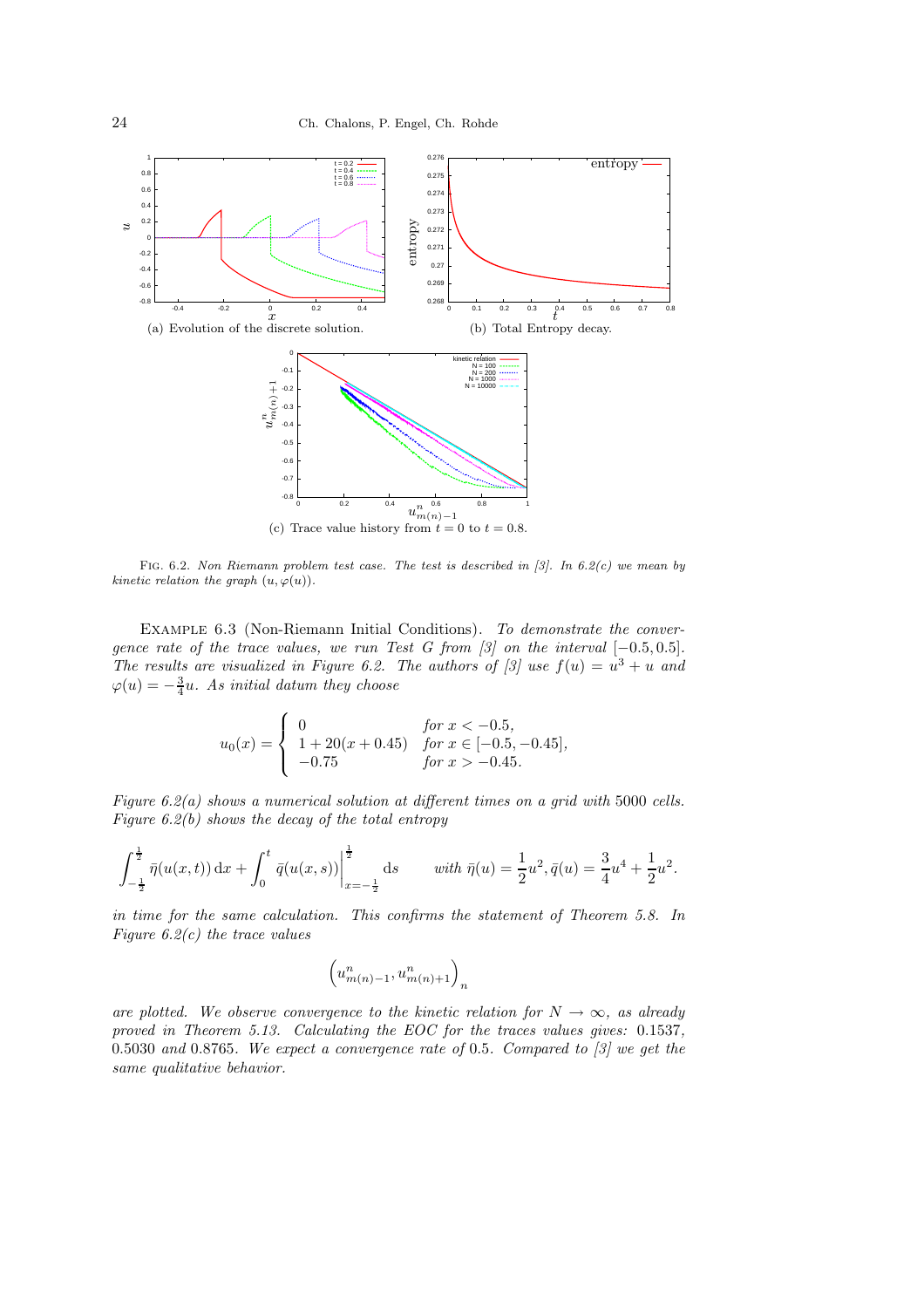

Fig. 6.3. *Initial value problem with a switch from Laxian to undercompressive phase boundaries. The switch takes place at approximately*  $t = 0.2$ *.* 

Example 6.4 (Laxian and Undercompressive Phase Boundaries). *In this example we give initial conditions for which the phase boundary switches from a Laxian to an undercompressive phase boundary. We used*  $f(u) = u^3 - \frac{1}{2}u$  and  $\varphi(u) = -\frac{3}{4}u$ . *The initial datum is given by*

$$
u_0(x) = \begin{cases} \frac{1}{2} & \text{for } x < \frac{2}{5}, \\ 1 & \text{for } x \in [\frac{2}{5}, 0], \\ -\frac{3}{16} & \text{for } x > 0. \end{cases}
$$

*For the discretization we used* 5000 *grid cells. The initial conditions are constructed such that the phase boundary propagates as a Laxian wave to the right. At approximately*  $t = 0.1$  *a rarefaction wave hits the phase boundary and makes it undercompressive for*  $t > 0.2$ *. The undercompressive phase boundary now travels to the left. In Figure 6.3(c) the evolution of the traces values*  $\varphi^{\sharp}(u_{m(n)-1}^n)$  *and*  $u_{m(n)+1}^n$  *in time is plotted. The intersection point marks the switch from a Laxian to an undercompressive phase boundary. We refer to Remark 2.4 for the definition and* (3.3) *for the realization in the scheme.*

Acknowledgments. The authors P. Engel and C. Rohde would like to thank the German Research Foundation (DFG) for financial support of the project within the Cluster of Excellence in Simulation Technology (EXC 310/1) at the University of Stuttgart.

## REFERENCES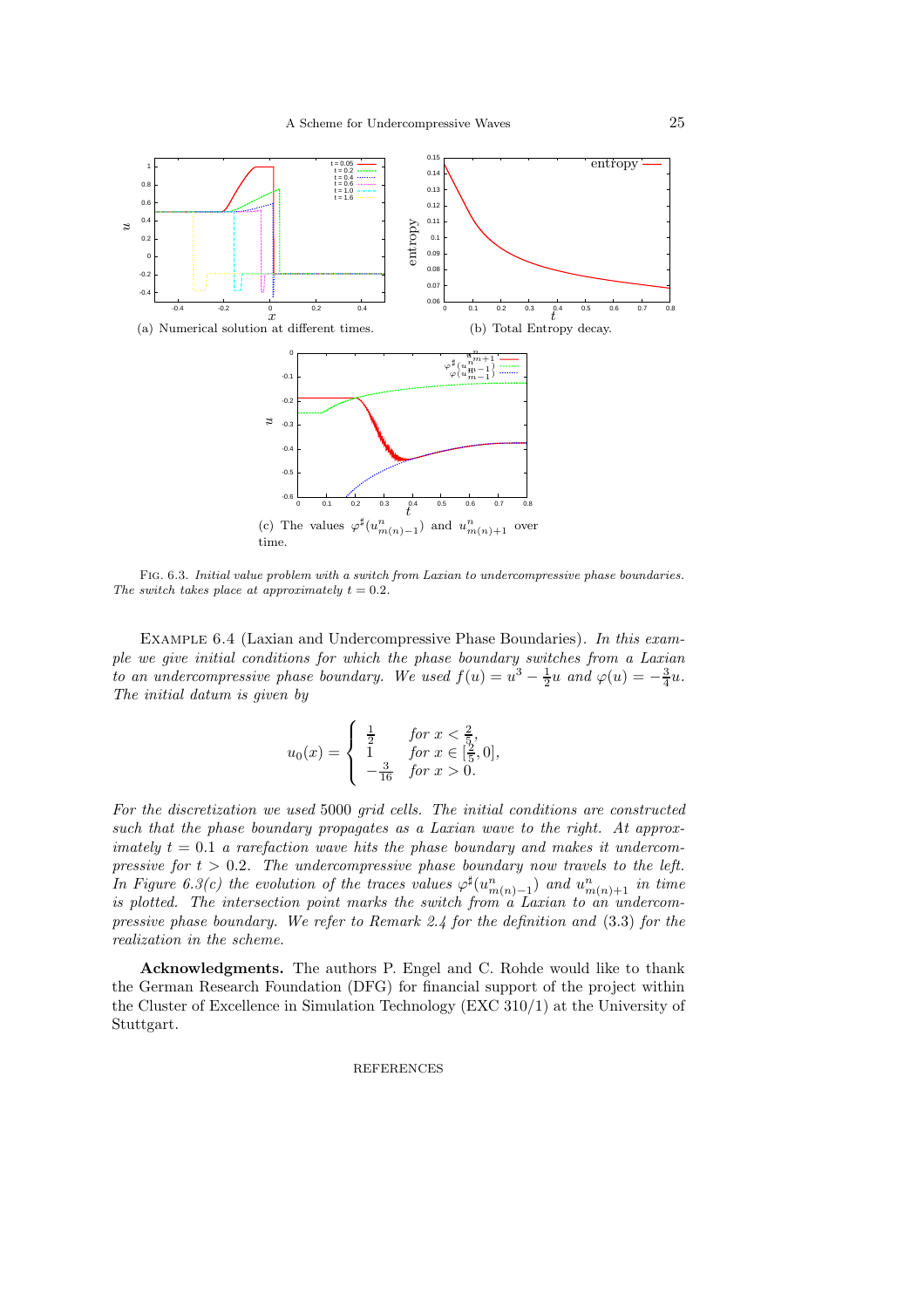- [1] Rohan Abeyaratne and James K. Knowles, *Kinetic relations and the propagation of phase boundaries in solids*, Arch. Rational Mech. Anal., 114 (1991), pp. 119–154.
- [2] A. L. BERTOZZI, A. MÜNCH, AND M. SHEARER, *Undercompressive shocks in thin film flows*, Phys. D, 134 (1999), pp. 431–464.
- [3] BENJAMIN BOUTIN, CHRISTOPHE CHALONS, FRÉDÉRIC LAGOUTIÈRE, AND PHILIPPE G. LEFLOCH, *Convergent and conservative schemes for nonclassical solutions based on kinetic relations. I*, Interfaces Free Bound., 10 (2008), pp. 399–421.
- <sup>[4]</sup> CHRISTOPHE CHALONS, FRÉDÉRIC COQUEL, PATRICK ENGEL, AND CHRISTIAN ROHDE, *Fast relaxation solvers for hyperbolic-elliptic phase transition problems*, SIAM Journal on Scientific Computing, 34 (2012).
- [5] C. Chalons and P. G. LeFloch, *Computing undercompressive waves with the random choice scheme. Nonclassical shock waves*, Interfaces Free Bound., 5 (2003), pp. 129–158.
- [6] RINALDO M. COLOMBO AND ANDREA CORLI, Sonic and kinetic phase transitions with applica*tions to Chapman-Jouguet deflagrations*, Math. Methods Appl. Sci., 27 (2004), pp. 843–864.
- [7] Rinaldo M. Colombo and Massimiliano D. Rosini, *Pedestrian flows and non-classical shocks*, Math. Methods Appl. Sci., 28 (2005), pp. 1553–1567.
- [8] ANDREA CORLI AND CHRISTIAN ROHDE, *Singular limits for a parabolic-elliptic regularization of scalar conservation laws*, J. Differential Eq., 253 (2012), pp. 1399–1421.
- [9] Constantine M. Dafermos, *Hyperbolic conservation laws in continuum physics*, vol. 325 of Grundlehren der Mathematischen Wissenschaften [Fundamental Principles of Mathematical Sciences], Springer-Verlag, Berlin, third ed., 2010.
- [10] Volker Elling, *A Lax-Wendroff type theorem for unstructured quasi-uniform grids*, Math. Comp., 76 (2007), pp. 251–272.
- [11] Ami Harten, *High resolution schemes for hyperbolic conservation laws*, J. Comput. Phys., 49 (1983), pp. 357–393.
- [12] Brian T. Hayes and Philippe G. LeFloch, *Non-classical shocks and kinetic relations: scalar conservation laws*, Arch. Rational Mech. Anal., 139 (1997), pp. 1–56.
- [13] , *Nonclassical shocks and kinetic relations: finite difference schemes*, SIAM J. Numer. Anal., 35 (1998), pp. 2169–2194.
- [14] Thomas Y. Hou, Phoebus Rosakis, and Philippe LeFloch, *A level-set approach to the computation of twinning and phase-transition dynamics*, J. Comput. Phys., 150 (1999), pp. 302–331.
- [15] Frederike Kissling and Christian Rohde, *The computation of nonclassical shock waves with a heterogeneous multiscale method*, Netw. Heterog. Media, 5 (2010), pp. 661–674.
- [16] A. Kluwick, E.A. Cox, and S. Scheichl, *Non-classical kinematic shocks in suspensions of particles in fluids*, Acta Mech., 144 (2000), pp. 197–210.
- [17] DIETMAR KRÖNER, *Numerical schemes for conservation laws*, Wiley-Teubner Series Advances in Numerical Mathematics, John Wiley & Sons Ltd., Chichester, 1997.
- [18] Philippe LeFloch, *Propagating phase boundaries: formulation of the problem and existence via the Glimm method*, Arch. Rational Mech. Anal., 123 (1993), pp. 153–197.
- [19] Philippe G. LeFloch, *Hyperbolic systems of conservation laws*, Lectures in Mathematics ETH Zürich, Birkhäuser Verlag, Basel, 2002. The theory of classical and nonclassical shock waves.
- [20] P. G. LeFloch, J. M. Mercier, and C. Rohde, *Fully discrete, entropy conservative schemes of arbitrary order*, SIAM J. Numer. Anal., 40 (2002), pp. 1968–1992.
- [21] Philippe G. LeFloch and Majid Mohammadian, *Why many theories of shock waves are necessary: kinetic functions, equivalent equations, and fourth-order models*, J. Comput. Phys., 227 (2008), pp. 4162–4189.
- [22] Philippe G. LeFloch and Christian Rohde, *High-order schemes, entropy inequalities, and nonclassical shocks*, SIAM J. Numer. Anal., 37 (2000), pp. 2023–2060.
- [23] C. Merkle and C. Rohde, *Computation of dynamical phase transitions in solids*, Appl. Numer. Math., 56 (2006), pp. 1450–1463.
- [24] Christian Merkle and Christian Rohde, *The sharp-interface approach for fluids with phase change: Riemann problems and ghost fluid techniques*, M2AN Math. Model. Numer. Anal., 41 (2007), pp. 1089–1123.
- [25] Vincent Perrier, *A conservative method for the simulation of the isothermal Euler system with the van-der-Waals equation of state*, J. Sci. Comput., 48 (2011), pp. 296–303.